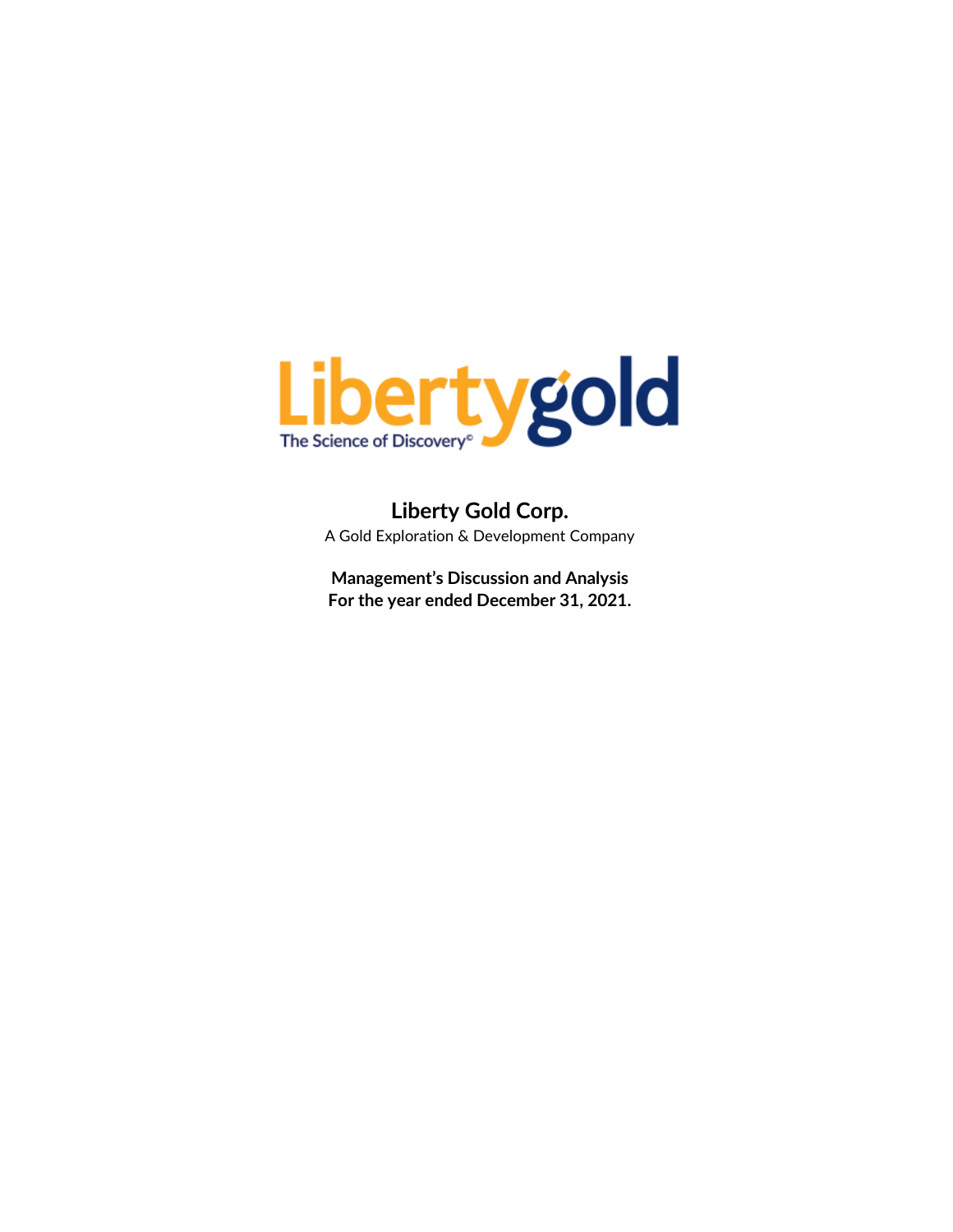# **MANAGEMENT'S DISCUSSION AND ANALYSIS**

# **Year ended December 31, 2021.**

This Management's Discussion and Analysis, dated as of March 25, 2022 is for the year ended December 31, 2021 (the "**MD&A**"), and should be read in conjunction with the consolidated financial statements for the year ended December 31, 2021 of Liberty Gold Corp. (in this MD&A, also referred to as "**Liberty Gold**", or the "**Company**", or "**we**", or "**our**", or "**us**"), the related notes thereto (together, the "**Annual Financial Statements**"), and other corporate filings, including our Annual Information Form for the year ended December 31, 2021, dated March 25, 2022 (the "**AIF**"), available under our company profile on SEDAR at [www.sedar.com.](http://www.sedar.com/) Our reporting currency is the United States dollar ("**\$**", or "**USD**"); dollar figures in this MD&A are expressed in USD unless otherwise stated. Canadian dollars herein are expressed as "**C\$"** 1 . In this MD&A gold may be expressed as ("**Au**"), silver may be expressed as ("**Ag**") and copper may be expressed as ("**Cu**").

This MD&A contains forward-looking statements that involve numerous risks and uncertainties. The Company continually seeks to minimize its exposure to business risks, but by the nature of its business, exploration activities and size, will always have some risk. These risks are not always quantifiable due to their uncertain nature. Should one or more of these risks and uncertainties, or those described under the heading "*Risk Factors*" in our AIF, which can be found on Liberty Gold's SEDAR profile at [www.sedar.com,](http://www.sedar.com/) and those set forth in this MD&A under the headings *"Cautionary Notes Regarding Forward-Looking Statements"*, "*Industry and Economic Factors that May Affect our Business"* and "*Other Risks and Uncertainties*" materialize, or should underlying assumptions prove incorrect, then actual results may vary materially from those described in forward-looking statements.

# **HIGHLIGHTS FROM 2021 AND SUBSEQUENT EVENTS :**

# **Corporate**

- On March 25, 2022 the Company closed a bought deal financing for gross proceeds of C\$30,000,300 (the "**2022 Bought Deal**")<sup>2</sup>. As of the date of this MD&A, we have \$34.74 million in cash to continue exploring and de-risking our highly- prospective Black Pine and Goldstrike oxide gold projects in the Great Basin, USA.
- In May of 2021 we appointed a new Vice President, Business Development, Brian Martin, a mining finance professional with over 13 years of experience in mergers and acquisitions, corporate strategy, investor relations and capital markets<sup>3</sup>.
- In July of 2021 we appointed a new Chief Operating Officer, Dr. Jonathan Gilligan, a senior mining executive with over 35-years of multi-commodity, international experience across technical services, capital projects, open pit mine construction and operations<sup>4.</sup>
- On August 12, 2021, we received the second of three staged-payments of \$6.00 million on the sale of the Halilağa porphyry copper gold deposit in Turkey ("**Halilağa**"). A further \$6.00 million is expected to be received on August 11, 2022.<sup>5</sup>
- During 2021, the Company received a total of C\$12,626,850 from the exercise of 21,044,750 common share purchase warrants ("**Warrants**"), issued pursuant to the bought deal financing that closed on October 2, 2018; the Warrants were exercisable for C\$0.60 each and expired on October 2, 2021.

# At the Black Pine project in southeastern Idaho ("**Black Pine**") we:

- Announced the first modern mineral resource estimate (the "Black Pine Resource")<sup>6</sup>:
	- An indicated mineral resource of 1,715,000 ounces of gold at an average grade of 0.51 grams per tonne of gold ("**g/t Au**") and totaling 105,075,000 tonnes; and
	- An inferred mineral resource of 370,000 ounces of gold at an average grade of 0.37 g/t Au and totaling 31,211,000 tonnes.
- Drilled 71,740 m in 256 reverse circulation ("**RC**") and core holes in 2021 focused on:
	- Drilling pursuant to conversion of inferred resources to indicated resources in the Discovery Zone;
	- Step-out drilling on known targets;
	- Testing of new targets such as the Rangefront discovery;

 $1$  As at December 31, 2021, the value of C\$1.00 was approximately \$0.79; the daily average OANDA Rate<sup>TM</sup>

<sup>2</sup> See press release dated March 25, 2022

<sup>3</sup> See press release dated May 17, 2021

<sup>4</sup> See press release dated June 29, 2021

<sup>5</sup> See press release dated August 12, 2020.

<sup>6</sup> See press release dated July 13, 2021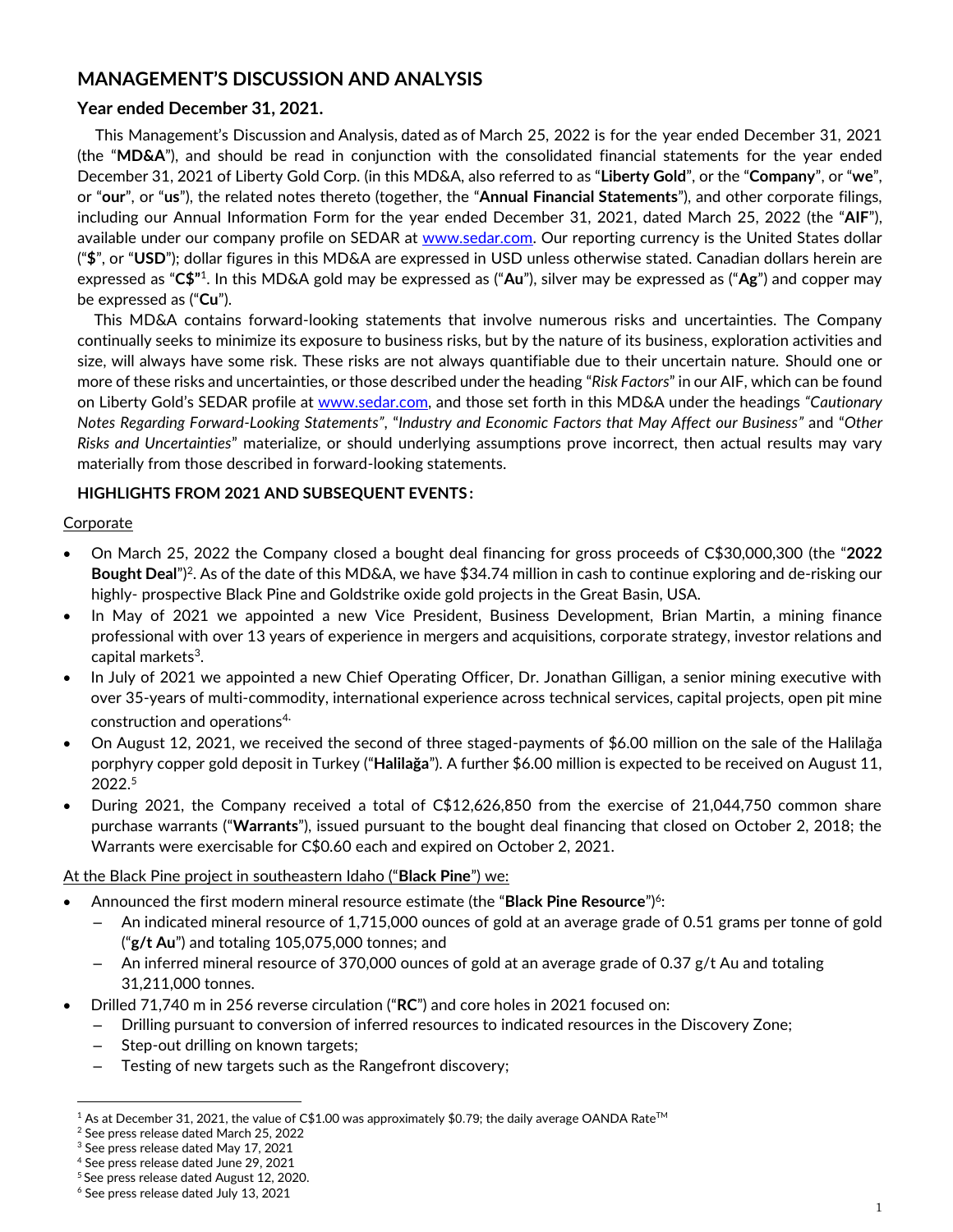– Metallurgical and geotechnical drilling.

- Announced a fourth, new, gold discovery ("**Rangefront**") at Black Pine under the Company's ownership. Rangefront mineralization includes 0.91 g/t Au over 86.9 metres ("**m**") and 2.03 g/t Au over 21.3 m in LBP356, and 1.23 g/t Au over 24.4 m and 1.37 g/t Au over 50.3 m in LBP358 as well as 1.95 g/t Au over 41.1 m, including 4.43 g/t Au over 10.8m in LBP473<sup>7</sup>
- Continued to drill define the Rangefront focus area ("**RFA**") through the winter months, which now encompasses an area of approximately one square kilometre ("km $^{2}$ "), and a high-grade gold zone over an area measuring approximately 300 x 750 m. The RFA remains open to the northwest, northeast and east.
- Announced results from the 2021 exploration drill program elsewhere at Black Pine, which extended known gold mineralization in the discovery zone to the east and west (the "**Discovery Zone**") and the E-zone to the west and north (the "**E-Zone**"). 8
- Secured access to future process water supply exceeding 2,300 acre-feet per annum and a strategic mineral rights leases from the state of Idaho covering 2.6  $km<sup>2,9</sup>$
- Released results from the phase 3 metallurgical program confirming<sup>10</sup>:
	- Excellent leach kinetics with >80% extraction in less than 10 days
	- Relative insensitivity of gold extraction to crush size
	- These results, combined with results from the previous two phases of metallurgical test work and geological modelling support Run-of-Mine ("**ROM**") heap leaching as the preferred process route for Black Pine.

# At the Goldstrike oxide gold project in southwest Utah ("**Goldstrike**") we:

- Drilled 15,574 m in 108 RC holes in 2021, focused on:
	- Potential upgrade of the inferred resource into the indicated category
	- Step-out drilling on known mineralization.
	- Confirming the presence of high-grade, near-surface oxide gold mineralization in multiple areas.
	- De-risking the asset towards a pre-feasibility study.
- Confirmed the continuity of high-grade gold mineralization across the Main Zone, which hosts the largest portion of economic mineralization identified to date, with results including 0.94 g/t Au over 59.4 m, including 1.30 g/t Au over 16.8 m in PGS 798 and 0.64 g/t Au over 45.7 m, and 0.57 g/t Au over 36.6 m in PGS 807 as well as 0.89 g/t Au over 30.5 m in PGS 828<sup>11</sup> .
- Announced additional drill results including 3.60 g/t Au over 15.2 m including 7.75 g/t Au over 6.1 m in PGS754 and 0.81 g/t Au over 61.0 m, including 1.48 g/t Au over 15.2 m in PGS773, which continue to reinforce the broader presence of high-grade gold mineralization across the Goldstrike deposit area $^{12}$ .
- Progressed further de-risking activities focused on future utilities supply, baseline environmental studies, installation of a meteorological station on site and early-stage stakeholder engagement.

# At the TV Tower project in Turkey ("**TV Tower**"):

• Announced maiden resource estimates for five gold and copper deposits, more than tripling the existing resource endowment.<sup>13</sup>

# **OUTLOOK**

At Liberty Gold, the safety and health of our employees, our contractors and the public come first and foremost. In fulfilling this commitment, Liberty Gold and its board and management, supervisors, employees, and contractors recognize that each of us has the responsibility to make safety our top priority. In doing so, Liberty Gold endeavours to ensure compliance with all relevant laws and regulations and will continue to keep up to date with the latest developments for management of the current pandemic of the novel coronavirus (COVID-19).

In 2022, Liberty Gold is focused on its strategy of growing and de-risking our high-quality oxide gold projects in the Great Basin, USA. At Black Pine an 85,000 m exploration drill program is underway in order to expand the current resource base and target new discoveries. Core drilling is also planned to support metallurgical testing and engineering

<sup>7</sup> See press release dated September 1, 2021 and January 18, 2022

<sup>&</sup>lt;sup>8</sup> See press release dated October 7, 2021

<sup>9</sup> See press release dated February 10, 2022

<sup>10</sup> See press release dated October 27, 2021

<sup>&</sup>lt;sup>11</sup> See press release dated January 11, 2022 and February 15,2022.

<sup>12</sup> See press releases dated September 8, 2021 and October 20, 2021

<sup>&</sup>lt;sup>13</sup> See press release dated April 6, 2021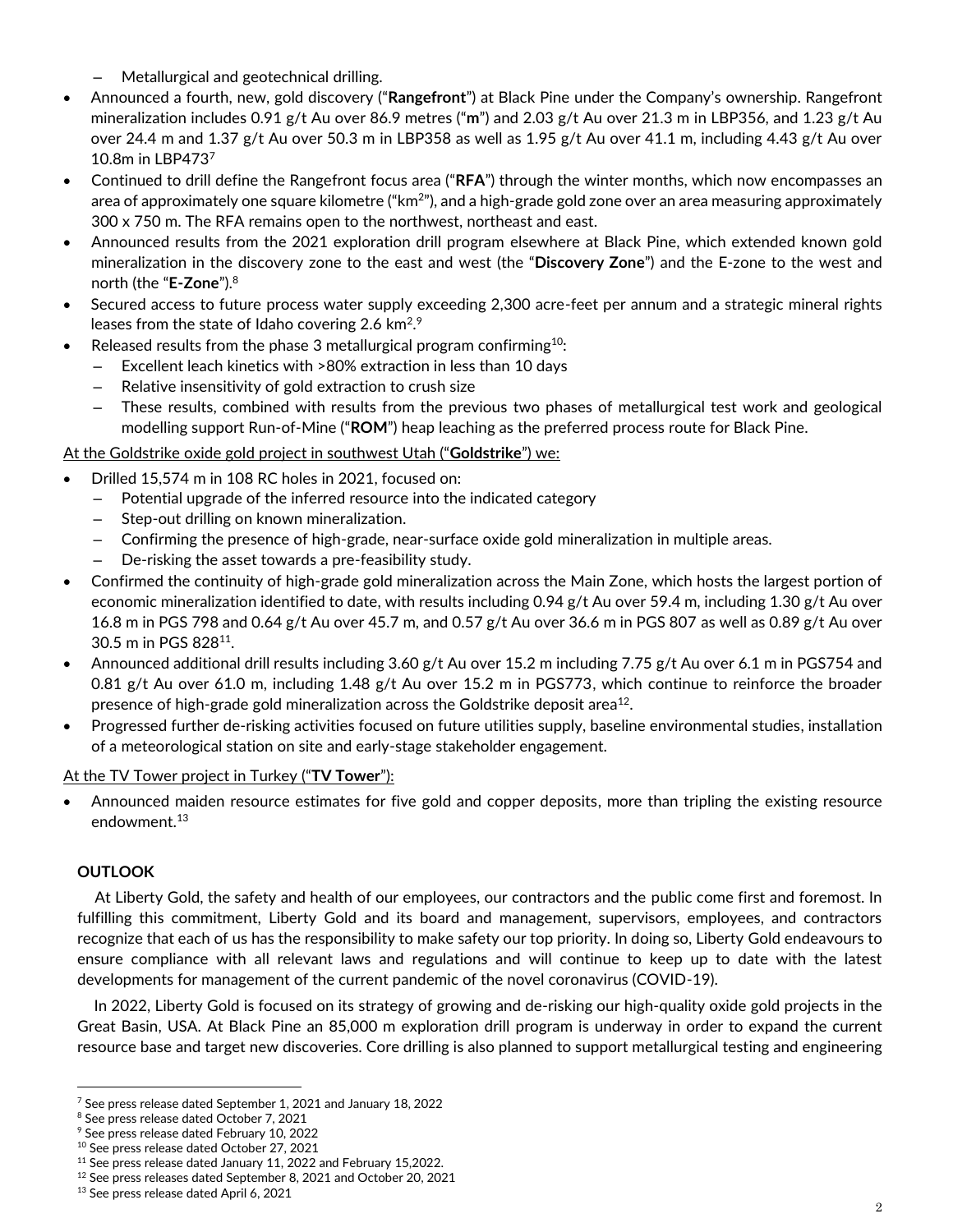studies in support of future economic studies. At Goldstrike, we have commenced a 25,000 m drill program to in-fill and step-out from the known mineralized zones to demonstrate the further potential of the current resource and to provide material for metallurgical, geochemical and geotechnical studies, in preparation for a formal pre-feasibility study.

Liberty Gold began 2022 with a strong treasury of \$17.2 million in cash. These funds, along with the proceeds of the 2022 Bought Deal, remaining staged payments from the Halilağa Agreement (as defined below), and the final payment on the option on the Kinsley project in the Elko and White Pine Counties, Nevada ("**Kinsley**") will enable us to continue our planned activities through all of 2022 and beyond.

Our 2022 budget for exploration, development and administration is \$33.7 million and our outlook for the year is as follows:

# *2022 Program - Black Pine*

At Black Pine, our 2022 budget is approximately \$19 million, with our goal to continue an aggressive exploration program targeting resource expansion and discovery of new mineralization, including a number of as-yet untested targets, as we continue to delineate the global footprint of the mineralized system. The budget for 2022 also includes funds allocated to exploration and engineering drilling, metallurgy, engineering studies and permitting activities, as we continue to diligently move the project forward.

The 2022 budget includes funds for:

- 84,000 m of RC drilling, which commenced in January (17,300 meters drilled to-date), focused on understanding the full size and extent of the gold mineralized system as well as expanding and increasing confidence in the current resource. Key deliverables include:
	- Rangefront Focus Area ("RFA") resource definition and expansion drilling
	- Discovery Zone expansion drilling
	- M-Zone, Back-Range, E Zone and SW Extension drilling
	- Targeting new discoveries south and north of the existing RFA footprint and along the western margin of the permit area
- De-risking activities include identifying access to power and acquiring additional mineral and water rights in the vicinity of Black Pine.
- An updated mineral resource estimate and preliminary economic assessment targeting completion in the second half of 2022.
- Phase 4 metallurgical column leach tests on low-grade material that will be completed in the first half of 2022 and phase 5 column leach tests on broader variability composites from 1,300 m of large diameter ("PQ Core") core drilling completed in Q1 2022.
- An amendment to our plan of operations ("PoO3") to allow additional exploration and condemnation activities on lands administered by the U.S. Bureau of Land Management ("BLM") to the east of the main Black Pine deposit. A record of decision on PoO3 is expected in the second half of 2022.

## *2022 Program - Goldstrike*

At Goldstrike, our 2022 budget totals \$9.5 million, a significant increase from the 2021 program, with our goal to ramp-up exploration, complete resource delineation drilling and conduct core drilling in support of metallurgical, geochemical and geotechnical studies. The intent is to complete these key resource and engineering programs this year, in preparation for the commencement of a formal pre-feasibility study in 2023, followed by a mine plan of operations permit submission.

The 2022 budget includes funds for:

- A 21,000 m RC drill program that commenced in March, with the primary objective to expand on the current resource model, including:
	- 15,000 m of resource upgrade and step-out drilling;
	- 3,000 m of new target exploration; and
	- 3,000 m of condemnation drilling.
- A PQ Core drilling program of 4,400 m that commenced in March to provide:
	- Variability composites for a phase 3 metallurgical column leach test program; and
	- Geotechnical data to facilitate pre-feasibility level slope stability evaluation and material for geochemical and other studies.
- Identification of process water sources and environmental baseline work.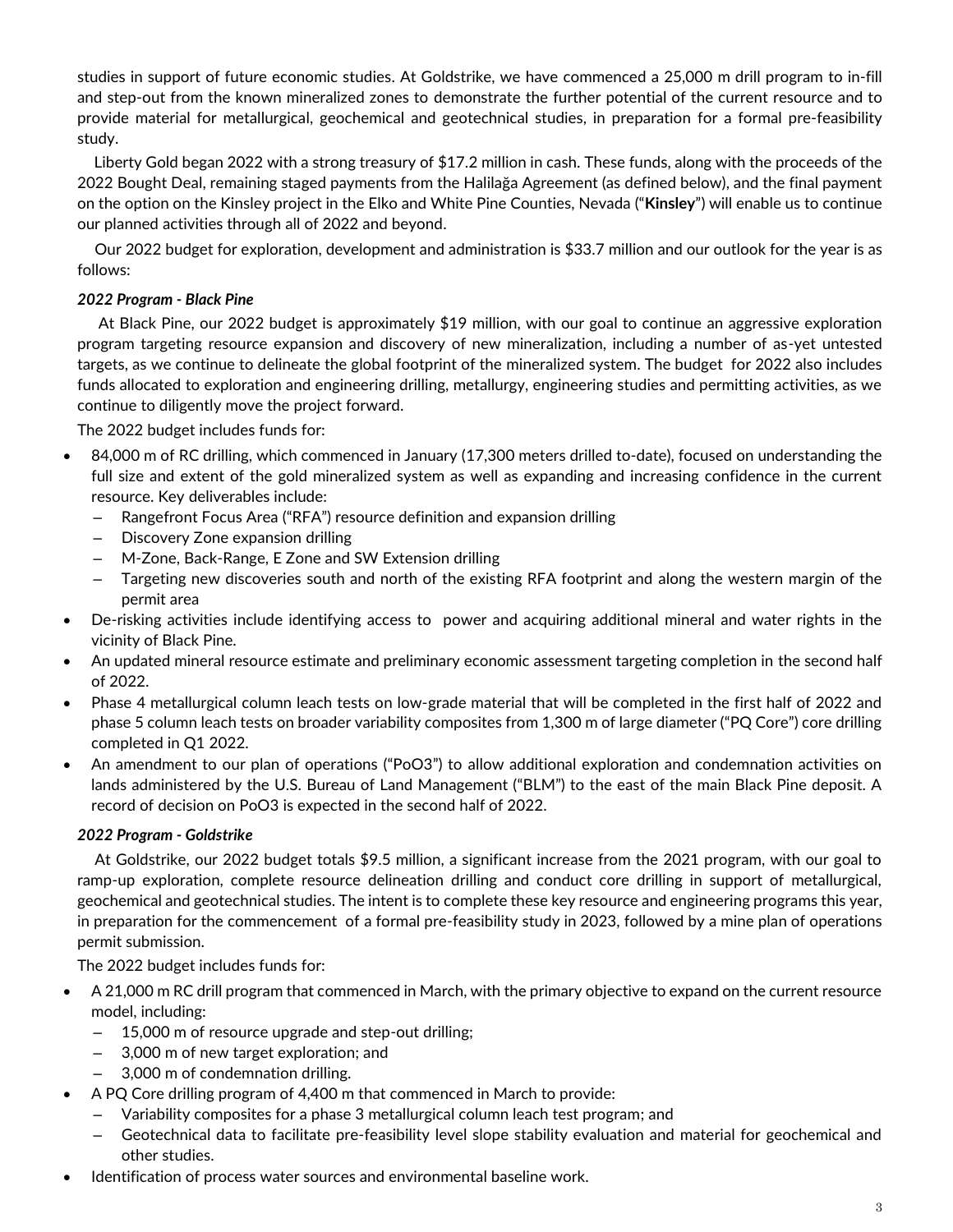## **OVERALL PERFORMANCE**

|                   |                                               | Year ended December 31, 2021 |              |                           |
|-------------------|-----------------------------------------------|------------------------------|--------------|---------------------------|
| <b>Project</b>    | <b>Liberty Gold</b><br>ownership <sup>2</sup> | <b>Minerals</b>              | Cash         | <b>Budgeted</b>           |
|                   |                                               |                              | expenditures | expenditures <sup>1</sup> |
| <b>Black Pine</b> | 100%                                          | Gold                         | \$15,133     | \$14,621                  |
| Goldstrike        | 100%                                          | Gold                         | \$2,385      | \$3,061                   |
| Total             |                                               |                              | \$17,518     | \$17,682                  |

Liberty Gold's expenditures for the year ended December 31, 2021, as compared to our budgeted cash exploration and development expenditures on our property interests are summarized (in 000s) as follows:

<sup>1</sup> In July and December 2021 an amended budget was approved by the Company's Board of Directors (the "Board"). Amounts shown as budgeted expenditures for the entirety of 2021 reflect the amendment.

During the year ended December 31, 2021, we incurred approximately \$17.52 million in cash exploration expenditures at Black Pine and Goldstrike, which is in line with the budget over the same period of \$17.68 million. Cash expenditures for general administration, capital expenditures and other costs, totalling \$5.60 million for the year ended December 31, 2021, were over the \$5.35 budgeted over the same period, due mainly to capital infrastructure improvement costs.

## *Black Pine (100% owner or controlled and operator)*

Black Pine is a past-producing, heap leach gold mine located in southeastern Idaho, between Utah State Highway 30 and Interstate Freeway I-84. Black Pine consists of 622 unpatented lode claims on Sawtooth National Forest and BLM ground, covering 11,981 acres (4,845 hectares ("**ha**")). A State of Idaho minerals lease covers a further 642 acres/260 ha for a total of 12,749 acres/5,159 ha. Black Pine hosts a large, Carlin-style, sedimentary rock-hosted gold system, the surface footprint of which extends over an approximately 14 km<sup>2</sup> target area. The main gold zone encompassing the historic Black Pine mine is not subject to seasonal drilling closures.

The Company recovered a large historical digital database, largely subsequent to its purchase, that includes drill data for 1,874 holes (191,500 m of drilling), as well as-mined topography, blast hole and other mining data, and 4,950 rock and soil samples. The drill hole database includes collar and survey data, fire assay gold, acid-soluble gold and silver, rock type and alteration, and includes a large number of historic drill holes with unmined gold intercepts.

## *Black Pine Resource*

The maiden resource estimate, effective May 21, 2021, and dated July 13, 2021, comprises a combination of shallow historic and Liberty Gold drilling through to the end of 2020, in 2,149 tightly spaced drill holes, representing 263,852 metres of drilling. The resource estimate is shown in the cut-off grade sensitivity table below. The resource is reported at a 0.2 g/t Au cut-off. Of note is that 82% of the resource is indicated and only 18% is inferred. The sensitivity table shows that, at successively higher cut-off grades, significant subsets of the resource remain at high average grades.

|         | Black Pine Project Pit-Constrained Classified Mineral Resource and Cut-Off Grade Sensitivity Table |                   |                  |                   |                 |                   |                  |                  |  |  |  |  |
|---------|----------------------------------------------------------------------------------------------------|-------------------|------------------|-------------------|-----------------|-------------------|------------------|------------------|--|--|--|--|
| Cut-off |                                                                                                    | Indicated         |                  |                   | <b>Inferred</b> |                   |                  |                  |  |  |  |  |
| Au, g/t | <b>Tonnes</b>                                                                                      | Au Grade<br>(g/t) | <b>Ounces Au</b> | Ind % of<br>Total | <b>Tonnes</b>   | Au Grade<br>(g/t) | <b>Ounces Au</b> | Inf% of<br>Total |  |  |  |  |
| 0.20    | 105,075,000                                                                                        | 0.51              | 1,715,000        | 82                | 31,211,000      | 0.37              | 370,000          | 18               |  |  |  |  |
| 0.25    | 74,313,000                                                                                         | 0.63              | 1,495,000        | 84                | 19,352,000      | 0.46              | 286,000          | 16               |  |  |  |  |
| 0.30    | 57,081,000                                                                                         | 0.73              | 1,345,000        | 86                | 10,970,000      | 0.60              | 211,000          | 14               |  |  |  |  |
| 0.50    | 30,520,000                                                                                         | 1.04              | 1,020,000        | 88                | 4,440,000       | 0.94              | 134,000          | 12               |  |  |  |  |
| 0.70    | 18,540,000                                                                                         | 1.33              | 792,000          | 89                | 2,539,000       | 1.20              | 98,000           | 11               |  |  |  |  |
| 1.00    | 9,799,000                                                                                          | 1.78              | 559,000          | 90                | 1,212,000       | 1.61              | 63,000           | 10               |  |  |  |  |
| 2.00    | 2,229,000                                                                                          | 3.33              | 239,000          | 92                | 185,000         | 3.60              | 21,000           | 8                |  |  |  |  |

Notes:

• *Mineral resources that are not mineral reserves do not have demonstrated economic viability.*

• *Mineral resources are reported at a 0.2 g/t Au cut-off (indicated in bold lettering and italics in the table) in consideration of potential open-pit mining and heap-leach processing. The Black Pine Resource is constrained by a pit optimization.*

• *All other sensitivity cut-offs are applied to the in-pit Black Pine Resource and represent subsets of the Black Pine Resource.*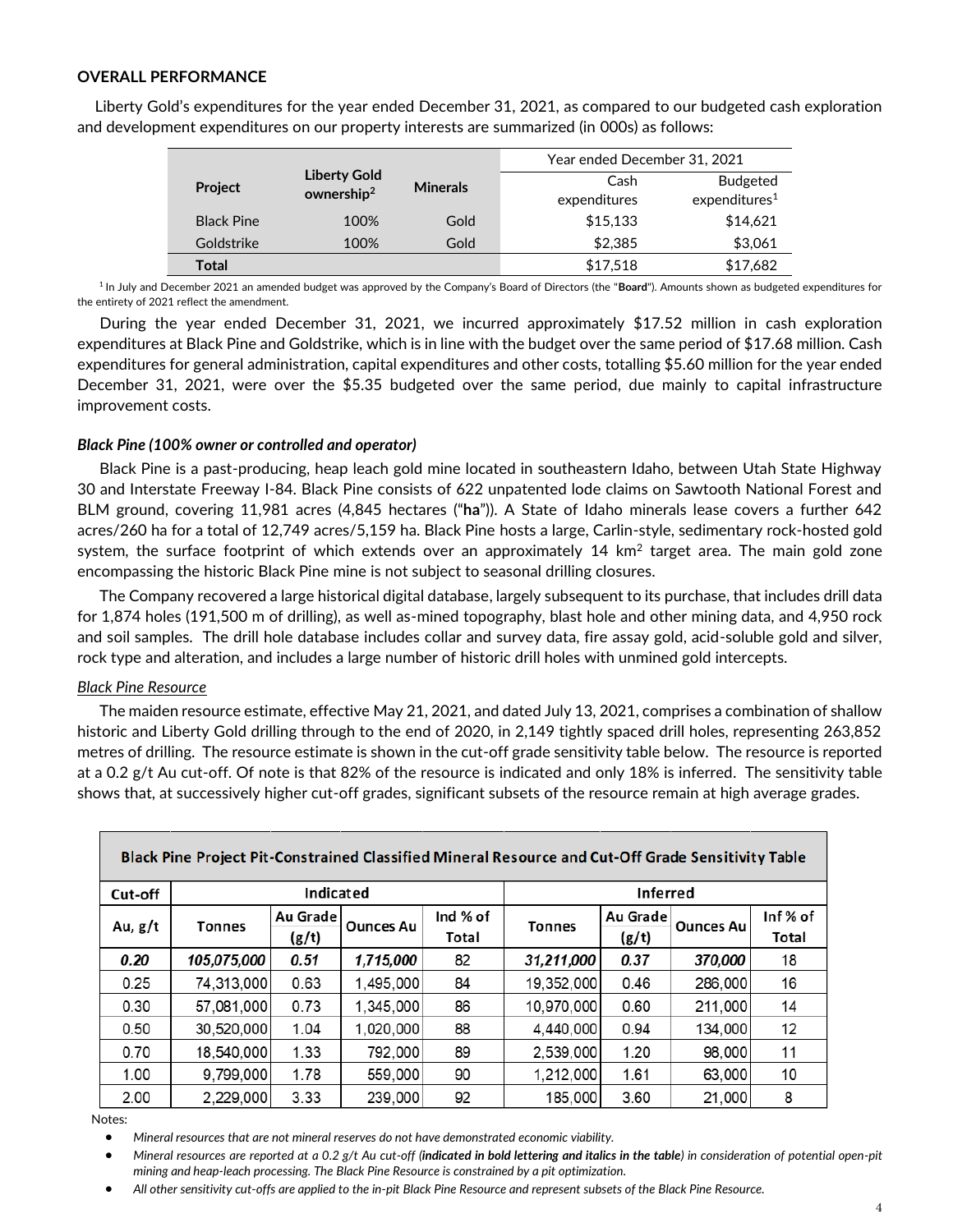- *Rounding as required by reporting guidelines may result in apparent discrepancies between tonnes, grades, and contained gold content.*
- *The estimate of mineral resources may be materially affected by geology, environment, permitting, legal, title, taxation, sociopolitical, marketing, or other relevant issues.*
- *See additional resource estimate notes below.*

Approximately 74% of the resource ounces are located in the Discovery Zone, which amalgamates the high-grade oxide gold D-1, D-2 and D-3 discoveries into a single pit, with 26% of the resource located in seven additional satellite zones, as detailed in the table below:

| <b>Black Pine Resource by Zone</b> |                       |               |        |                          |                 |  |  |  |  |  |
|------------------------------------|-----------------------|---------------|--------|--------------------------|-----------------|--|--|--|--|--|
| Zone                               | <b>Classification</b> | <b>Tonnes</b> | g/t Au | oz Au                    | $%$ Ind $&$ Inf |  |  |  |  |  |
| <b>Discovery Zone</b>              | Indicated             | 77,103,000    | 0.54   | 1,342,000                | 88              |  |  |  |  |  |
|                                    | Inferred              | 15,571,000    | 0.38   | 191,000                  | 12              |  |  |  |  |  |
| CD Zone                            | Indicated             | 15.054.000    | 0.38   | 182,000                  | 94              |  |  |  |  |  |
|                                    | Inferred              | 1,177,000     | 0.32   | 12,000                   | 6               |  |  |  |  |  |
|                                    | Indicated             | 4,181,000     | 0.40   | 53,000                   | 68              |  |  |  |  |  |
| <b>Rangefront Zone</b>             | Inferred              | 2.334.000     | 0.34   | 25,000                   | 32              |  |  |  |  |  |
| E Zone                             | Indicated             | 4,074,000     | 0.41   | 54,000                   | 74              |  |  |  |  |  |
|                                    | Inferred              | 1,901,000     | 0.31   | 19,000                   | 26              |  |  |  |  |  |
| J Zone                             | Indicated             | 2,175,000     | 0.47   | 33,000                   | 77              |  |  |  |  |  |
|                                    | Inferred              | 935,000       | 0.34   | 10,000                   | 23              |  |  |  |  |  |
| <b>Back Range Zone</b>             | Indicated             | 967,000       | 0.56   | 17,000                   | 28              |  |  |  |  |  |
|                                    | Inferred              | 2,481,000     | 0.54   | 43,000                   | 72              |  |  |  |  |  |
| M Zone                             | Indicated             | 1,521,000     | 0.67   | 33,000                   | 65              |  |  |  |  |  |
|                                    | Inferred              | 1,040,000     | 0.53   | 18,000                   | 35              |  |  |  |  |  |
|                                    |                       |               |        |                          | 0               |  |  |  |  |  |
| <b>Leach Pad</b>                   | Indicated             |               |        | $\overline{\phantom{a}}$ |                 |  |  |  |  |  |
|                                    | Inferred              | 5,771,000     | 0.28   | 52,000                   | 100             |  |  |  |  |  |
| <b>Total Resource</b>              | <b>Indicated</b>      | 105,075,000   | 0.51   | 1,715,000                | 82              |  |  |  |  |  |
|                                    | <b>Inferred</b>       | 31,211,000    | 0.37   | 370,000                  | 18              |  |  |  |  |  |

*Black Pine Resource shown in bold italic*

#### *ESTIMATION METHODS*

*The resource estimate was completed by Michael Gustin, Senior Geologist, of MDA, a division of RESPEC. Mr. Gustin is an Independent Qualified Person*  as defined by National Instrument 43-101 Standards of Disclosure for Mineral Projects ("NI 43-101") in accordance with the Canadian Institute of Mining, *Metallurgy and Petroleum ("CIM") Standards on Mineral Resources and Mineral Reserves, adopted by the CIM Council, as amended. Estimation methods are summarized below.*

*The gold mineral resources at Black Pine were modeled and estimated by:*

- o *developing a geological model, reflecting low-angle fault control of mineralization hosted in receptive carbonate host rocks;*
- o *evaluating the drill data statistically;*
- o *interpreting low-, medium-, and high-grade gold-domain polygons on sets of cross sections spaced at 30-metre intervals;*
- o *projecting the sectional mineral-domain polygons three-dimensionally to the drill data within each sectional window, thereby creating threedimensional polygons;*
- o *slicing the three-dimensional mineral-domain polygons along 10-metre-spaced vertical planes oriented perpendicular to the cross sections, and using these slices to recreate and rectify the gold mineral-domain polygons on the long sections;*
- o *coding a block model comprised of 10 x 10 x 5 (x, y, z) metre blocks to the domains using the long-sectional mineral-domain polygons;*
- o *performing a geostatistical analysis of the modeled mineralization to aid in the establishment of estimation and classification parameters;*
- o *interpolating gold grades into the model blocks using the mineral- domain coding to explicitly constrain the gold grade estimations; and*
- o *evaluating the resulting model in detail prior to finalizing the mineral resource estimation.*

*The Black Pine Resource has been constrained to lie within optimized pit shells created using a gold price of USD \$1,800/ounce of gold. Additional inputs for the pit-optimizations include: mining - \$2.30/tonne mined, heap leaching - \$2.59/tonne processed; and G&A cost of \$0.80/tonne at an assumed 10 million tonnes per year processing rate. Gold recoveries are based on equations derived from metallurgical data and vary by grade and rock unit. A refining cost of \$5/ounce and a 0.5% net smelter return royalty were also applied.*

*The Black Pine Resource is based on 1,848 historical reverse circulation holes and 26 diamond core holes, as well as 259 reverse circulation and 16 core holes drilled by Liberty Gold. The historical holes at Black Pine were primarily drilled from the mid 1980s to the late 1990s by Noranda Exploration Inc. ("Noranda") and Pegasus Gold Corp.*

*A technical report on the updated resource estimate will be prepared in accordance with NI 43-101 and filed within 45 days of this news release on Liberty Gold's issuer profile on SEDAR at [www.sedar.com](http://www.sedar.com/)*

## *Black Pine Metallurgy*

Phase 1 large diameter metallurgical column tests were carried out in 2019 with the following results<sup>14</sup>:

<sup>&</sup>lt;sup>14</sup> See details in press release dated June 16, 2020.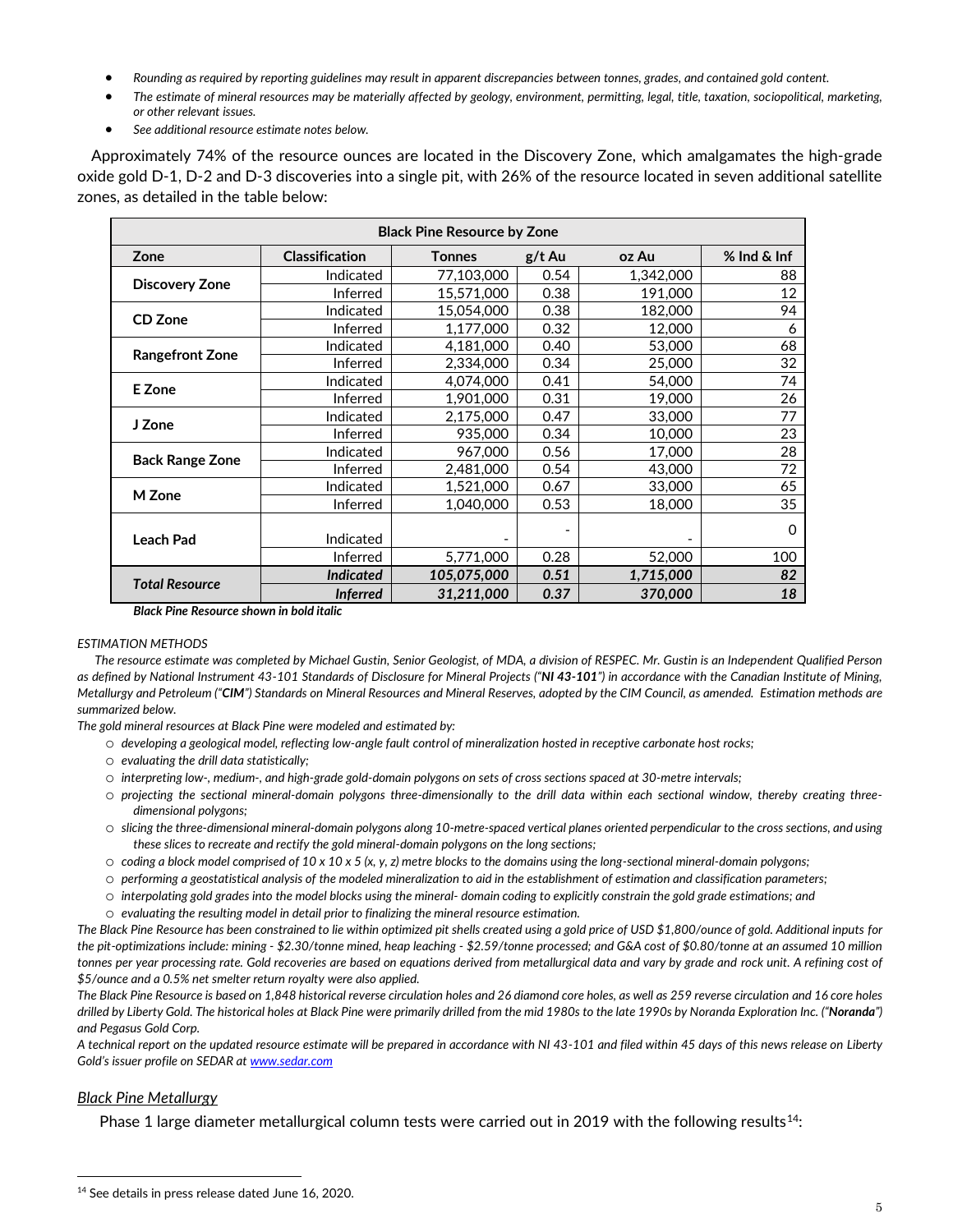- Six column leach tests produced a weighted average 78.9% gold extraction with a range up to 92.8% gold extraction<sup>15</sup>.
- Gold extraction was rapid, with >80% of the leachable gold extracted within the first 10 days of column leaching.

Phase 2 metallurgical column testing was carried out on PQ Core holes designed to sample a wide range of grades and rock types, primarily within the D-1 zone, with one hole in the D-2 zone and one testing historical drilling in Rangefront, highlights include<sup>16</sup>:

- Twenty-nine column leach tests produced a weighted average 82.9% gold extraction<sup>13</sup>, with a range up to 94.5% gold extraction.
- Gold extraction was rapid, with >80% of the leachable gold extracted within the first 10 days of column leaching.
- Percent gold extraction is well-correlated with head grade, with the highest-grade composites returning the highest extraction numbers.

Phase 3 variability composite metallurgical column testing from PQ Core holes was completed to expand the geographical and ore type distribution of phase 1 and phase 2 column testing. Highlights include:

- Aggregate results support a simple, low capital, low operating cost, ROM heap leach processing route for Black Pine ores.
- Gold extractions are consistent with previous metallurgical programs, with >80% of the leachable gold extracted within 10 days, final column leach gold extractions ranging up to 94.8%, and extraction well correlated with head grade.

Phase 4 low-grade mineralization (<0.2g/t Au) metallurgical column testing on 15 composites from PQ Core samples commenced in Q3, 2021. Results are expected in Q2, 2022.

A phase 5 metallurgical test program commenced in Q4 2021 with the start of PQ Core drilling in an area of shallow gold mineralization lying along the range front north of the historical heap leach pad (the "M Zone"), Rangefront, and selected parts of the Discovery Zone. Column leaching is expected to commence in late Q2/early Q3 2022.

## *Black Pine Exploration Expenditure*

Exploration expenditures at Black Pine during the 12 months ended December 31, 2021, including non-cash items, totalled \$15.67 million, including: drilling expenditures (\$7.62 million), wages and salaries (\$2.35 million), and other additional expenditures including road preparation, property costs, field costs and administration (\$5.70 million). Total cash expenditures of \$15.13 million were in excess of the \$14.62 million budget for the year, due mainly to road preparation costs being higher than budgeted due to additional requirements for dust management, and increased drilling unit rate costs.

## *Goldstrike (100% owner or controlled, and operator)*

Goldstrike is an oxidized, Carlin-style, sedimentary rock-hosted gold system located in Washington County, southwest Utah (50 km northwest of St. George), with a stratigraphic and structural setting and gold mineralization similar to other sedimentary rock-hosted gold systems in the Great Basin. Historical exploration and mining at Goldstrike culminated with the operation of the Goldstrike mine, which from 1988 to 1996 produced gold by heap-leach recovery from 12 open-pits. Historical mining records document a total of approximately 210,000 ounces of gold and 198,000 ounces of silver recovered from approximately 6.9 million tons of ore. The database includes historical exploration and mining records, including a large number of shallow drill holes with unmined oxide gold intercepts, and numerous untested gold targets. The Goldstrike project consists of 749 owned unpatented claims (lode and placer), 99 leased unpatented claims, 633 acres of leased patented claims, 160 acres of leased private land, and 926 acres of leased State land, covering a total of 17,776 acres (7,194 ha).

<sup>&</sup>lt;sup>15</sup> Weighted average gold extraction is obtained using the following equation: (composite head grade (grams/tonnes) multiplied by extraction (%) for all head grades)/sum of all head grades. Using arithmetic averages tends to over-represent low grade composites and under-represent high grade composites. The arithmetic average of the six column tests is 78.0%.

<sup>16</sup> See details in press release dated August 18, 2020.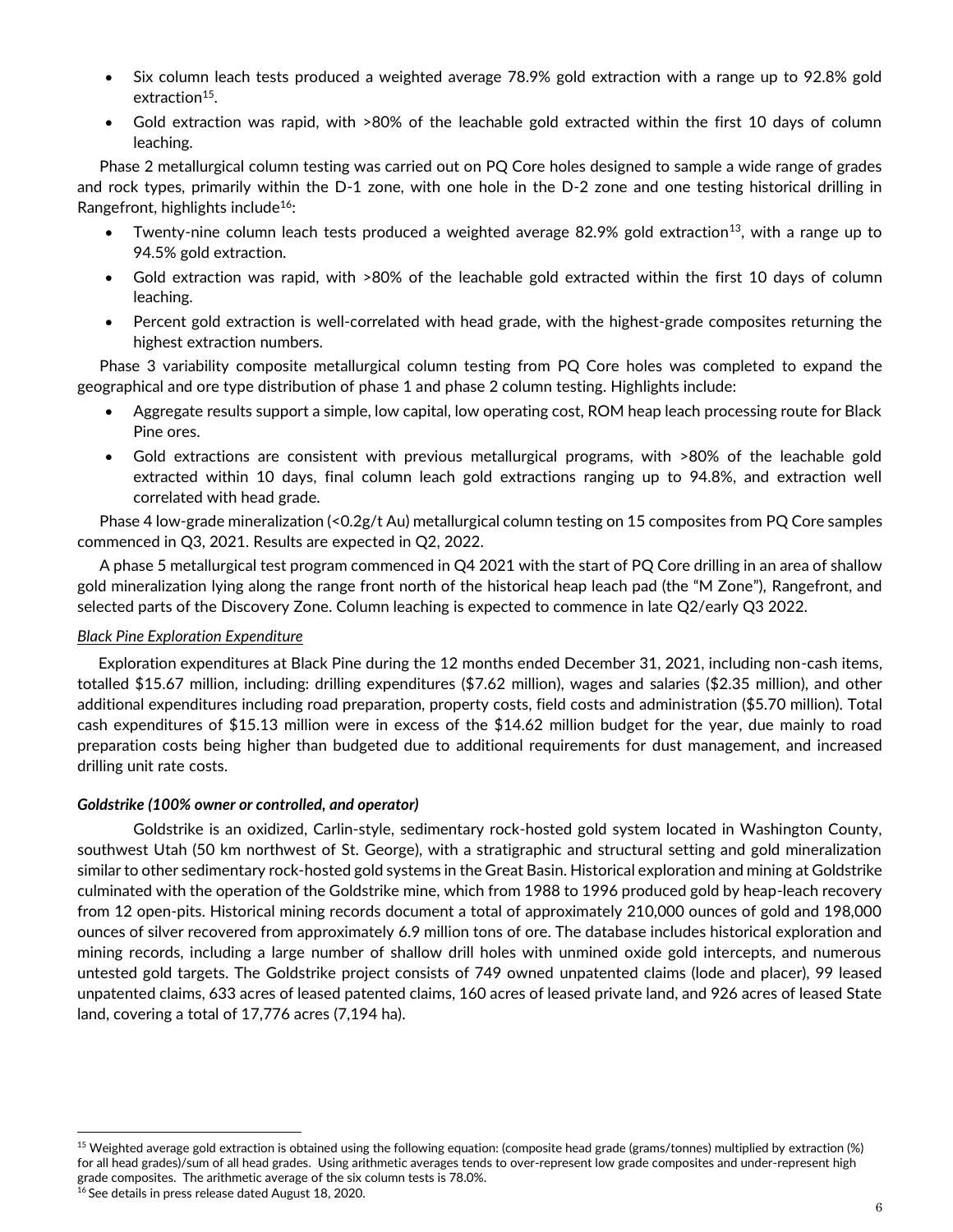## *Goldstrike Resource*

In February 2018, the Company published a maiden mineral resource estimate (the "**Goldstrike Resource**")<sup>17</sup> based on drill results through the end of 2017 covering portions of the Main, Dip Slope, Peg Leg and Western zones. The Goldstrike Resource estimate was subsequently restated to reflect a cut-off grade of 0.20 g/t Au (compared to 0.25 g/t Au) as a result of economic considerations discussed in the Goldstrike preliminary economic assessment (the "**Goldstrike PEA**"); and presently consists of: an indicated mineral resource of 925,000 ounces of gold at an average grade of 0.50 g/t Au (57,846,000 tonnes); and an inferred mineral resource of 296,000 ounces of gold at an average grade of 0.47 g/t Au (19,603,000 tonnes) $^{18}$ . The effective date for the data used in the resource estimate is February 8, 2018.

## *Goldstrike Preliminary Economic Assessment*

A preliminary economic assessment at Goldstrike was published on July 10, 2018, providing a strong, base-case economic scenario upon which to expand the scope and scale of Goldstrike with ongoing drilling. The Goldstrike PEA confirms the potential for a modest capital intensity, low operating cost, open-pit, run-of-mine, heap-leach operation, with a 7.5-year mine life and highly attractive economics.

The Goldstrike PEA was prepared by SRK Consulting (Canada) Inc., of Vancouver, British Columbia, Golder Associates Inc. of Reno, Nevada, Kappes Cassiday and Associates of Reno, Nevada, Advantage Geoservices of Osoyoos, British Columbia and GL Simmons Consulting LLC of Larkspur, Colorado.

The Goldstrike PEA is preliminary in nature and includes inferred mineral resources that are too speculative geologically to have economic considerations applied to them that would enable them to be categorized as mineral reserves. There is no certainty that Goldstrike PEA results will be realized. Mineral resources are not mineral reserves and do not have demonstrated economic viability.

| Assumptions                                                                   |                                  |
|-------------------------------------------------------------------------------|----------------------------------|
| <b>Gold Price</b>                                                             | $$1,300$ /oz                     |
| <b>Production Profile</b>                                                     |                                  |
| Total Tonnes of Mineralized Material Mined and Processed                      | 59.3 million tonnes              |
| <b>Total Tonnes Waste Mined</b>                                               | 70.6 million tonnes              |
| <b>Head Grade</b>                                                             | 0.48 grams per tonne (" $g/t$ ") |
| Mine Life                                                                     | 7.5 years                        |
| Tonnes per Day Mineralized Material Mined                                     | 22,500 tonnes per day            |
| Strip Ratio (Waste: Mineralized Material)                                     | 1.2:1                            |
| Average Gold Recovery                                                         | 78%                              |
| Total Gold Ounces Mined                                                       | 915,516 troy ounces ("oz")       |
| <b>Total Gold Ounces Recovered</b>                                            | 713,000 oz                       |
| Average Annual Gold Production                                                | 95,000 oz                        |
| Peak Annual Gold Production                                                   | 117,855 oz                       |
| <b>Unit Operating Costs</b>                                                   |                                  |
| Life of Mine ("LOM") Average Cash Cost <sup>1</sup>                           | $$642$ /oz                       |
| LOM Average Adjusted Cash Cost <sup>2</sup>                                   | $$675$ /oz                       |
| LOM Cash Cost plus All-in Sustaining Cost ("AISC") <sup>3</sup>               | $$793$ /oz                       |
| <b>Project Economics</b>                                                      |                                  |
| Royalties (estimate; royalties differ slightly by location and gold price)    | 2.50%                            |
| Pre-tax net present value ("NPV") <sub>5%</sub> / After-Tax NPV <sub>5%</sub> | \$176.2 million/\$129.5 million  |
| Pre-tax internal rate of return ("IRR")/ After-Tax IRR                        | 34.8%/29.4%                      |
| Undiscounted Operating Pre-Tax Cash Flow/After-Tax Cash Flow                  | \$259.3 million/\$195.5 million  |
| After-Tax Payback Period                                                      | 2.3 years                        |

Important project metrics are presented in the following tables:

*1 Includes mining cost, mine-level G&A, leaching and refining cost; <sup>2</sup> Includes the above plus royalties; <sup>3</sup> Includes the above plus sustaining and closure costs.*

<sup>17</sup> See the "Independent Technical Report and Resource Estimate for the Goldstrike Project, Washington County, Utah, USA" effective February 8, 2018, and signed March 21, 2018, authored by independent qualified persons David Rowe, CPG, of SRK Consulting (Canada) Inc., James N. Gray, P.Geo, of Advantage Geoservices and Gary Simmons, MMSA of GL Simmons Consulting LLC, and is in accordance with National Instrument 43-101 – Standards of Disclosure for Mineral Projects. The report is available under the Company's profile at ww[w.sedar.com](http://www.sedar.com/) and is also available on the Company's website at www.libertygold.ca. <sup>18</sup> See the "Preliminary Economic Assessment and Independent Technical Report for the Goldstrike Project, Washington County, Utah USA", effective February 8, 2018, and dated July 16, 2018 co-authored by Independent Qualified Persons Bob McCarthy, P.Eng. Valerie Sawyer, SME, David Rowe, CPG and Neil Winkelmann, FAusIMM of SRK Consulting (Canada) Inc.; Gary Simmons, MMSA of GL Simmons Consulting, LLC; James N. Gray, P.Geo. of Advantage Geoservices Ltd; George Lightwood, SME, Russell Browne, P.E. and Michael Bidart, P.E. of Golder Associates Inc. The report is available under the Company's profile at www.sedar.com and is also available on the Company' s website at www.libertygold.ca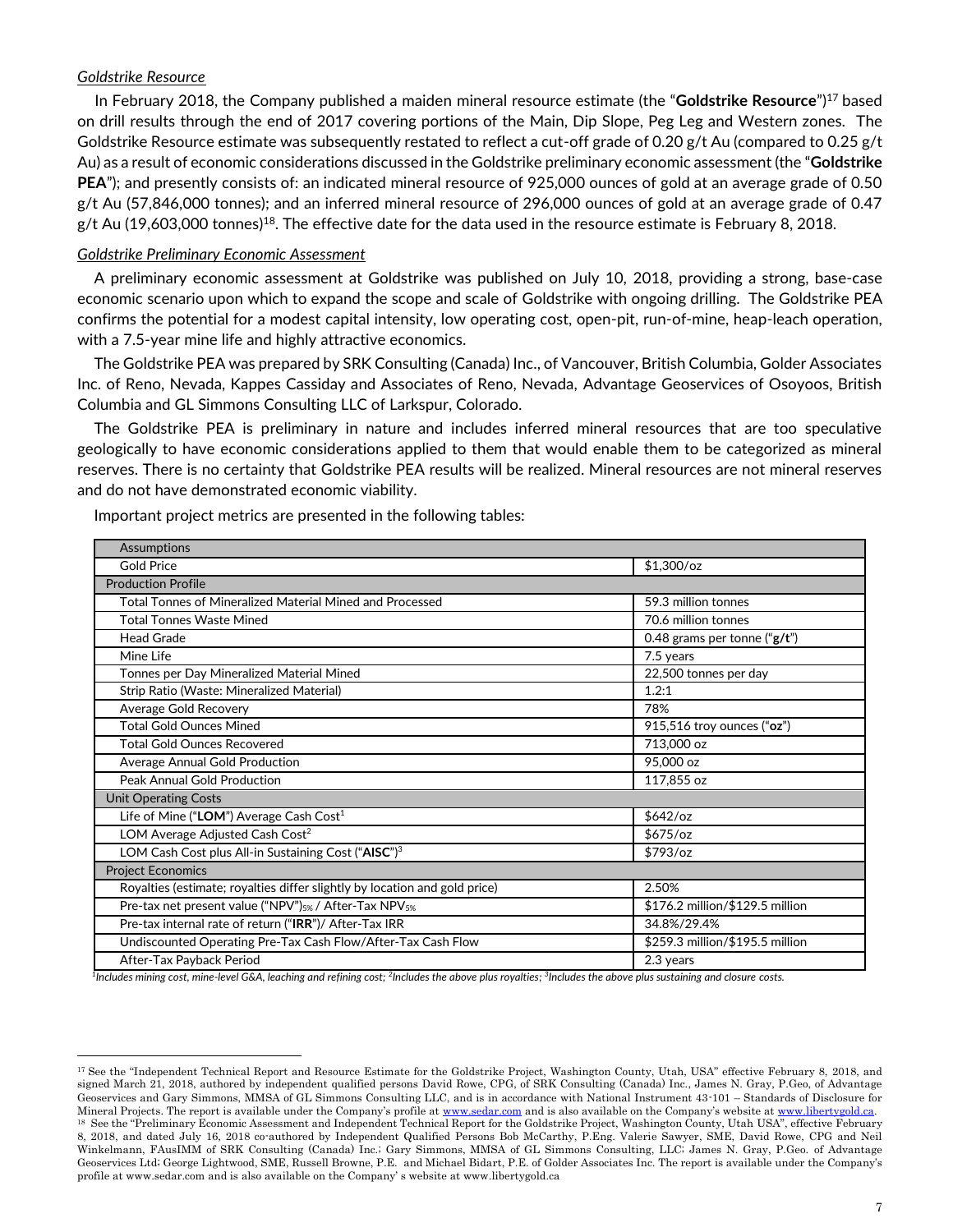| <b>Capital Requirements</b>         | <b>Initial</b>   | LOM              |
|-------------------------------------|------------------|------------------|
| Mining Capital                      | \$23.50 million  | \$61.30 million  |
| <b>Total Infrastructure Capital</b> | \$31.40 million  | \$35.10 million  |
| <b>Total Processing Capital</b>     | \$48.30 million  | \$68.40 million  |
| <b>Closure Costs</b>                |                  | \$20.00 million  |
| <b>Owners Costs</b>                 | \$10.00 million  | \$10.00 million  |
| <b>Total Capital Costs</b>          | \$113.20 million | \$194.80 million |

 The Goldstrike PEA utilizes open pit mining with mine planning based on economic pit shells generated by mine planning software. Mine production is planned at 22,500 tonnes per day or 8.2 million tonnes per year of leach feed (mineralized) material. With an average waste to leach feed material strip ratio of 1.2 to 1, the average mining rate is approximately 50,000 tonnes per day of leach feed and waste material. The open pit mining at Goldstrike was designed utilizing an owner-operated, conventional mine fleet of front-end loaders and trucks.

## *Goldstrike PEA Sensitivities*

The Goldstrike PEA examines the effect on NPV<sub>5%</sub> of up to a 40% increase or decrease in capital and operating expenditures. NPV5% is strongly influenced by the price of gold. The following tables show the effect of gold price on the IRR and NPV. The base case is shaded grey. At \$1,700 /oz gold price the Goldstrike PEA outlines robust economics demonstrating a 52.4% post-tax IRR and an NPV5% or \$291.7 million.

| Post-tax IRR in % |                             | <b>Gold Price/oz</b> |          |               |         |         |  |  |  |
|-------------------|-----------------------------|----------------------|----------|---------------|---------|---------|--|--|--|
|                   |                             | \$900                | \$1,100  | \$1,300       | \$1,500 | \$1,700 |  |  |  |
|                   | $-40.0%$                    | 19.5%                | 32.9%    | 44.5%         | 55.2%   | 64.9%   |  |  |  |
|                   | $-20.0%$                    | 9.2%                 | 24.6%    | 37.3%         | 48.5%   | 58.9%   |  |  |  |
| Operating         | 0.0%                        | $-3.7%$              | 15.2%    | 29.4%         | 41.5%   | 52.4%   |  |  |  |
| Cost              | 20.0%                       | N/A                  | 3.8%     | 20.7%         | 34.0%   | 45.6%   |  |  |  |
|                   | 40.0%                       | N/A                  | $-13.3%$ | 10.5%         | 25.8%   | 38.3%   |  |  |  |
|                   |                             |                      |          |               |         |         |  |  |  |
|                   |                             |                      |          |               |         |         |  |  |  |
|                   |                             |                      |          |               |         |         |  |  |  |
|                   |                             |                      |          | Gold Price/oz |         |         |  |  |  |
|                   | Base Case NPV5% of \$129.5M | \$900                | \$1,100  | \$1,300       | \$1,500 | \$1,700 |  |  |  |
|                   | $-40.0%$                    | \$21.4               | \$102.6  | \$183.7       | \$264.7 | \$344.8 |  |  |  |
|                   | $-20.0%$                    | ( \$6.5)             | \$75.5   | \$156.6       | \$237.7 | \$318.7 |  |  |  |
|                   | 0.0%                        | (\$35.2)             | \$48.1   | \$129.5       | \$210.6 | \$291.7 |  |  |  |
| Capital<br>Costs  | 20.0%                       | (\$67.7)             | \$20.4   | \$102.3       | \$183.5 | \$264.6 |  |  |  |

## *Project Enhancement Opportunities*

The Goldstrike PEA demonstrates the potential economic viability of Goldstrike. The Goldstrike PEA also outlines a number of opportunities for project enhancement, including additions to the resource base, consideration of the silver endowment, and optimization of the mine plan. The underlying resource estimate on which the Goldstrike PEA was based, excludes the impact of additional drilling completed in 2018 – 2021.

## *Goldstrike Metallurgy*

Phase 2 metallurgical drilling and column testing provided additional support for a simple ROM heap leach mining scenario. Gold extractions from 29 column tests from holes drilled in the western and northern portions of the deposit were rapid and >80% of the leachable gold was extracted within 10 days, with final column leach gold extractions ranging up to 95%. The phase 2 metallurgical testing brings the total number of oxide column tests for Goldstrike to 49. A phase 3 metallurgical test program is underway.

## *Goldstrike Exploration Expenditures*

For the year ended December 31, 2021, cash expenditures at Goldstrike of \$2.39 million were lower than the \$3.06 million budgeted due mainly to a lower average cost per foot drilled than anticipated.

## *TV Tower (64.4% owner and operator)*

The 9,065 ha TV Tower gold-silver-copper property is located in northwestern Turkey. Our interest in TV Tower is held through a 64.4% shareholding in Orta Truva Madencilik Sanayi ve Ticaret Anonim Şirketi ("**Orta Truva**"), the legal entity that holds title to the licences that comprise TV Tower. Teck Madencilik Sanayi Ticaret A.Ş. ("**TMST**"), a subsidiary of Teck Resources Limited, is our joint venture partner at TV Tower and holds the remaining 35.6% of Orta Truva.

The TV Tower Property is divided into South ("**South TVT**") and North ("**North TVT**") resource areas. The South TVT resource area contains four geographically separate deposits (Kayalı and Yumrudağ oxide gold deposits and Hilltop and Valley Au-Cu porphyry deposits), all located within a 4  $km<sup>2</sup>$  area.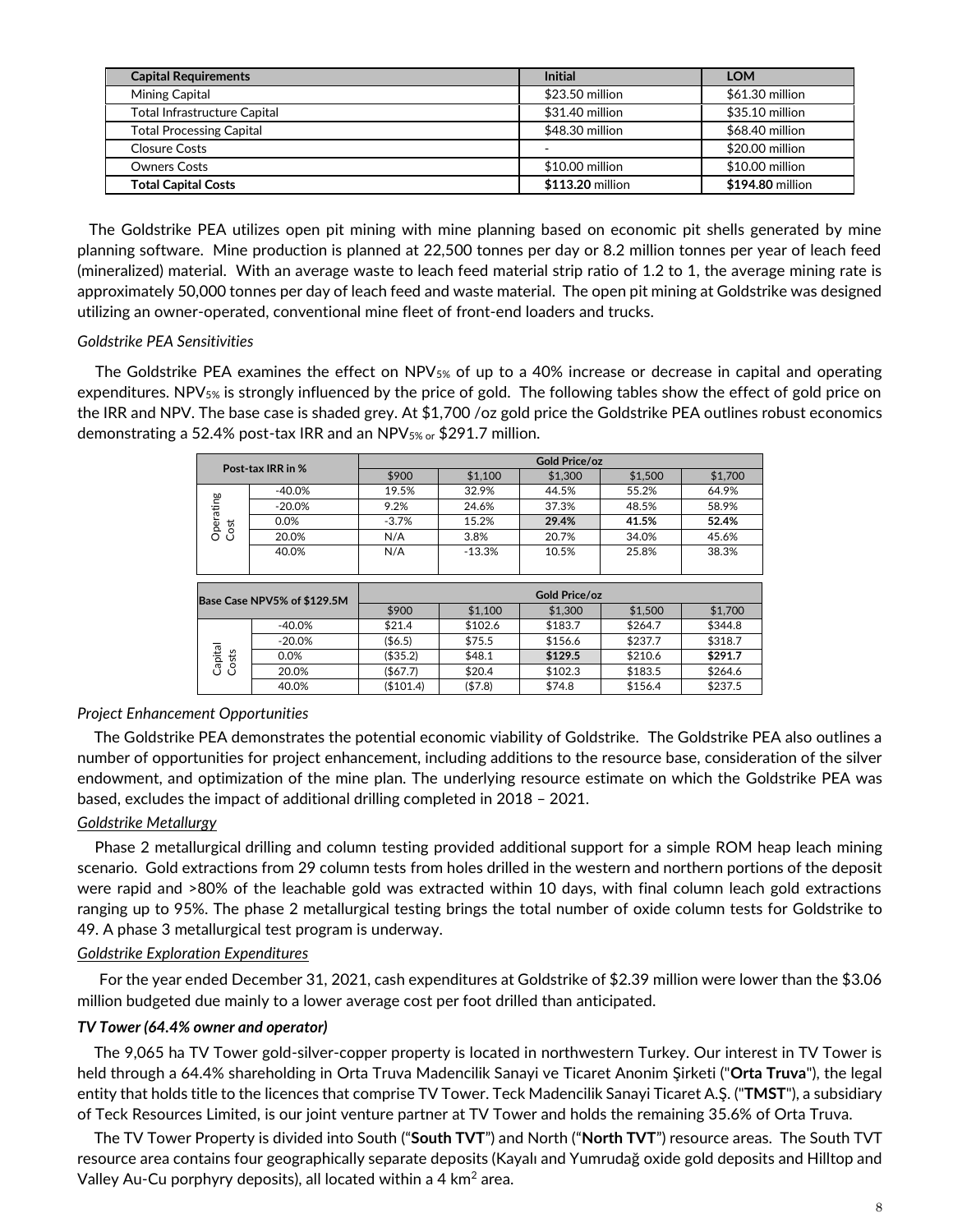## *TV Tower Resource*

A maiden resource estimate for five gold and copper deposits was announced on April 6, 2021, see further details in the technical report titled "Updated Technical Report and Resource Estimate TV Tower Property Canakkale, Western Turkey", effective February 9, 2021 and dated May 18, 2021 (the "**TV Tower Technical Report**") <sup>19</sup>, available at [www.sedar.com](http://www.sedar.com/) under Liberty Gold's profile and on Liberty Gold's website.

The North TVT resource area, located approximately 7 km north of the South TVT resource area, hosts two deposits: the Columbaz Au-Cu porphyry and the Küçükdağ high sulphidation epithermal Au-Ag-Cu deposit ("**North TVT KCD**"). The former is comprised of two resource zones based on mineralogy and anticipated milling technique: North TVT Au-Cu Porphyry and North TVT Oxidized Porphyry. North TVT KCD was the subject of a 2014 resource estimate that is still current. All deposits are open for extension laterally and to depth.

|                                                |                                                    | Tonne            | Grade          |                          |                          |                          | <b>Metal Content</b> |                          |               |                |                             |
|------------------------------------------------|----------------------------------------------------|------------------|----------------|--------------------------|--------------------------|--------------------------|----------------------|--------------------------|---------------|----------------|-----------------------------|
| Deposit                                        | <b>Indicated Resource</b>                          | S.               | Au             | Ag                       | Cu                       | AuEq <sup>2</sup>        | Au                   | Ag                       | Cu            | AuE $q^2$      | Cut-off grade               |
|                                                |                                                    | $x10^6$          | g/t            | g/t                      | %                        | g/t                      | <b>OZ</b>            | <b>OZ</b>                | $\mathsf{lb}$ | <b>OZ</b>      |                             |
| All south TVT deposits                         | All mineralization types                           | 59.19            | 0.28           | $\overline{\phantom{a}}$ | 0.17                     | $\blacksquare$           | 540                  |                          | 218,393       | 1,084          |                             |
| Kayalı, Yumrudağ, Hilltop South TVT oxide gold |                                                    | 20.35            | 0.42           |                          | $\overline{\phantom{a}}$ | 0.42                     | 276                  |                          |               | 276            | $0.2$ g/t Au                |
| Kayalı                                         | South TVT supergene copper                         | 2.99             | $\overline{a}$ | $\overline{a}$           | 0.41                     |                          | $\blacksquare$       | $\overline{\phantom{a}}$ | 27,151        |                | 0.2% Cu                     |
|                                                | Hilltop, Yumrudağ, Valley South TVT Au-Cu porphyry | 35.85            | 0.23           | $\overline{a}$           | 0.24                     | 0.7                      | 264                  | $\overline{\phantom{a}}$ | 191,242       | 808            | 0.4 g/t AuEq <sup>2</sup>   |
| All North TVT KCD <sup>1</sup>                 | All mineralization types                           | 23.1             | 0.63           | 27.6                     | 0.16                     | 1.34                     | 470                  | 20,500                   | 78,900        | 996            | 0.5 $g/t$ AuE $q^3$         |
|                                                |                                                    | <b>Tonnes</b>    | Grade          |                          |                          | <b>Metal Content</b>     |                      |                          |               |                |                             |
| Deposit                                        | <b>Inferred Resource</b>                           |                  | Au             | Ag                       | Cu                       | AuEq <sup>2</sup>        | Au                   | Ag                       | Cu            | Au $Eq2$       | Cut-off grade               |
|                                                |                                                    | x10 <sup>6</sup> | g/t            | g/t                      | %                        | g/t                      | <b>OZ</b>            | <b>OZ</b>                | $\mathsf{lb}$ | <b>OZ</b>      |                             |
| All south TVT deposits                         | All mineralization types                           | 104.45           | 0.23           |                          | 0.16                     | $\sim$                   | 761                  |                          | 359,589       | 1,475          |                             |
| Kayalı, Yumrudağ, Hilltop South TVT oxide gold |                                                    | 42.48            | 0.37           | $\blacksquare$           | $\overline{a}$           | 0.37                     | 501                  | $\overline{\phantom{a}}$ |               | 501            | $0.2$ g/t Au                |
| Kayalı                                         | South TVT supergene copper                         | 12.65            | $\blacksquare$ | $\overline{\phantom{a}}$ | 0.39                     | $\overline{\phantom{a}}$ |                      | $\overline{\phantom{a}}$ | 108,652       | $\blacksquare$ | 0.2% Cu                     |
|                                                | Hilltop, Yumrudağ, Valley South TVT Au-Cu porphyry | 49.32            | 0.16           | $\overline{\phantom{a}}$ | 0.23                     | 0.61                     | 260                  | $\overline{\phantom{a}}$ | 250.937       | 974            | 0.4 $g/t$ AuEq <sup>2</sup> |
| All north TVT KCD                              | All mineralization types                           | 35.53            | 0.36           |                          | 0.12                     | $\overline{\phantom{a}}$ | 409                  | $\overline{\phantom{a}}$ | 93,153        | 674            |                             |
| Columbaz                                       | North TVT oxidized porphyry                        | 3.38             | 0.36           |                          | $\overline{\phantom{a}}$ | 0.36                     | 39                   |                          |               | 39             | $0.2$ g/t Au                |
| Columbaz                                       | North TVT Au-Cu porphyry                           | 32.15            | 0.36           |                          | 0.13                     | 0.61                     | 370                  | $\overline{\phantom{a}}$ | 93,153        | 635            | 0.4 $g/t$ AuEq <sup>2</sup> |
| All North TVT KCD <sup>4</sup>                 | All mineralization types                           | 10.77            | 0.15           | 45.7                     | 0.06                     | 1.01                     | 53                   | 15,800                   | 14,900        | 351            | 0.5 $g/t$ AuE $q^3$         |

The following table shows a summary of the resource:

<sup>1</sup>Current mineral resource estimate in 2014; details provided in the "Independent Technical Report for the TV Tower Exploration Property, Çanakkale, Western Turkey", effective January 21, 2014 and dated February 27, 2014 (the " **2014 TV Tower Technical Report**") filed under Liberty Gold's profile o[n www.sedar.com](https://www.sedar.com/)

<sup>2</sup>Gold equivalent ("**AuEq**") for 2021 resource calculated using the following equation: Au in g/t + Cu % / 0.6686 x 1.338. The gold equivalent formula was based on the following parameters: Cu price \$3.40/lb, Au \$1600/oz, Cu recovery: 87%, Au recovery: 65%. <sup>3</sup>AuEq calculated in 2014 using a ratio of Au:Ag of \$1200:\$20 at 75% recovery and Cu at \$3.00/lb at 70% recovery.

The North TVT KCD mineral resource estimate was completed in 2014 and remains current by inclusion in the revised

# TV Tower Technical Report.

*The resource estimate (other than that included in the 2014 TV Tower Technical Report) was completed by Mr. Mehmet Ali Akbaba, P. Geo., AIPG, an Independent Qualified Person as defined by NI 43-101, in accordance with the CIM Standards on Mineral Resources and Mineral Reserves, adopted by the CIM Council, as amended. Estimation methods are summarized below. Further details of the estimation methods and procedures will be available in the TV Tower Technical Report, authored by DAMA Mühendislik A.Ş. ("DAMA"), has an effective date of February 9, 2021, and which will be available on SEDAR [\(www.sedar.com](http://www.sedar.com/)) and on Liberty Gold's website prior to May 21, 2021.* 

*The resource estimate is based on results from 30,055.2 m of drilling in 122 drill holes (113 core and nine reverse circulation) for the deposits (i.e., Hilltop, Yumrudağ, Valley and Kayalı) in South TVT and 8,353.1 m of drilling in 11 drill holes for Columbaz.*

*Quality-control data generated for the various drill programs were independently verified by DAMA as part of the project review. The resource model consists of a detailed three-dimensional geological model including lithological and grade domains. These, in turn, were used to constrain the interpolation of gold and copper grades. Block grades were estimated by ordinary kriging.* 

*Blocks sizes are 10 x 10 x 5 m for South TV T deposits and 20 x 20 x10 m for North TVT (Columbaz) deposits. In the South TVT database, a total of 9,981 individual assay intervals averaging 1.47 m in length were composited into a total of 7,753 composite intervals of 2.00 m length, while a total of 2,771*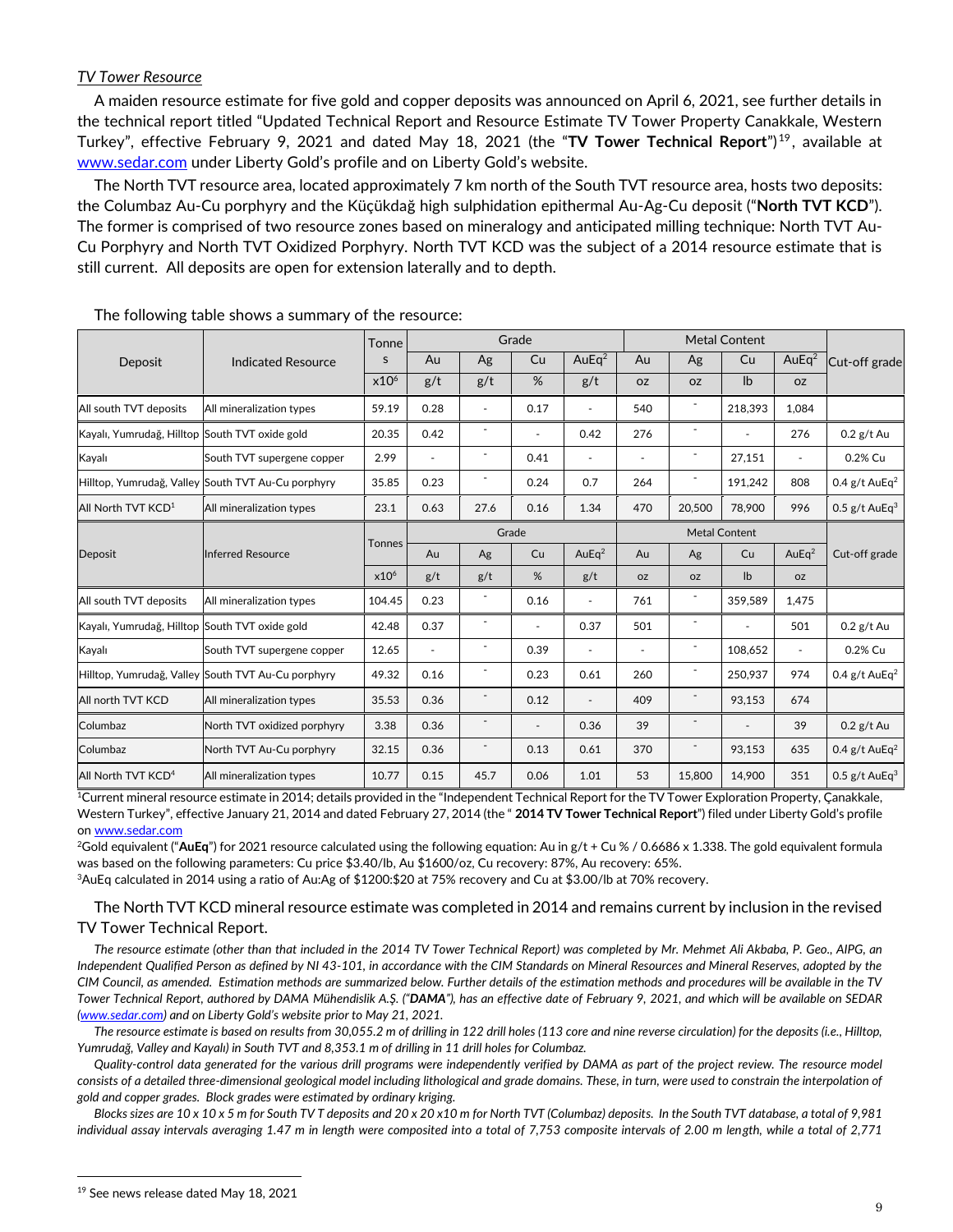*individual assay intervals with an average length of 1.42 m in the Columbaz deposit at the North TVT sector were composited into a total of 1,978 composite intervals of 2.00 m length.* 

*Gold and copper assay data were reviewed statistically to determine appropriate grade capping levels by domain. A total of 95 gold assays and 51 copper assays in the South TVT database and a total of 14 gold assays in the North TVT database were capped prior to compositing.* 

*All North TVT mineralization (i.e., Columbaz) within the pit shell was classified as Inferred. For South TVT, mineral resources estimated with a minimum of two holes and 4 composites within 50 m were classified as Indicated, while all other above cut-off material within the pit shell was classified as Inferred.*

*The mineral resources are confined within a micromine pit shell generated by DAMA to ensure reasonable prospects of economic extraction. The pit shell was based on the following parameters: Au: \$1,600/oz; Cu: \$3.40/lb; Mining cost \$1.00/t; processing and G &A (oxide) \$5.00/t; processing and G&A \$12.35 (sulphide); Recovery: Au (oxide) = 91%; Cu(oxide) = 76%; Au(sulphide) = 65%; Cu (sulphide and supergene) = 87%; Overall pit slope: 50<sup>o</sup> . Tonnage estimates are based on 1,878 density measurements from the TV Tower South and 642 density measurements from the TV Tower North, which were used to assign average values to lithologic domains of the block model.*

## *TV Tower Exploration Expenditures*

Expenditures at TV Tower for the year ended December 31, 2021, of \$0.54 million were lower than the budget for the same period of \$0.61 million due primarily to the timing of property and permitting expenditures.

## *Other Projects:*

## *Kinsley (79.99% owner and operator) – Under Option*

As at December 31, 2021, Liberty Gold's interest in Kinsley was approximately 79.99%. Intor Resources Corporation ("**Intor**") held the remaining 20.01% interest. On June 2, 2020, we received the first of staged payments pursuant to the purchase-option agreement to sell 100% of the Company's share of Kinsley to New Placer Dome Gold Corp. (formerly Barrian Mining Corp.) ("**New Placer Dome**") signed December 2, 2019 and subsequently amended on May 1, 2020 and November 5, 2021 (as amended, the "**Kinsley Option Agreement**"). The consideration is to be paid in three stages as follows (the "**Kinsley Transaction**"):

- \$1.25 million plus 8,844,124 common shares in New Placer Dome ("**NPD Shares**") (subject to a contractual 12 month hold period), totalling 9.9% of issued and outstanding NPD Shares (received on June 2, 2020).
- \$1.25 million in cash and \$1.25 million in value of NPD Shares (subject to a 12 month hold period) (received in November 2021),
- \$1.25 million in cash and \$1.25 million in value of NPD Shares on or before June 2, 2022 (subject to a 4-month statutory hold period), and
- a 1% net smelter royalty ("**NSR**") on the acquired interest in Kinsley, of which up to one-half percent (0.5%) can be repurchased by New Placer Dome for \$0.5 million.

On March 8, 2022, New Placer Dome announced that it had entered into a definitive agreement for a business combination with Copaur Minerals Inc. (TSX-V: CPAU) ("**Copaur**") (the "**Copaur Agreement**"). The Copaur Agreement has no impact on the terms of the Kinsley Option Agreement. NPD Shares held by Liberty Gold will convert to common shares in Copaur after the close of the business combination pursuant to the terms of the Copaur Agreement.

## *Halilağa (40% owner, non-operator) - Sold.*

On August 12, 2020, the Company closed the sale of its interest in the Halilağa porphyry copper gold deposit in Turkey<sup>20</sup> to Cengiz Holdings A.Ș. ("**Cengiz**") pursuant to a definitive agreement signed on July 12, 2019 (the "**Halilağa Agreement**'). The Company's interest in Halilağa was held through a 40% shareholding in Truva Bakır Maden İşletmeleri A.Ş. ("**Truva Bakır**"). TMST held the remaining 60% of this Turkish entity. Pursuant to the terms of the Halilağa Agreement, the Company and TMST agreed to jointly sell their 100% interest in Truva Bakır to Cengiz for \$55 million cash, to be paid in stages over a two-year period and apportioned pro-rata to their ownership interests. The Company will receive a total of \$22 million in accordance with its 40% interest. As at the date of this MD&A, the Company has received \$16 million and is expected to receive the final \$6 million in the form of a guaranteed staged payment on August 15, 2022 (the "**Halilağa Staged Payment**").

*The Company has delineated mineral resources at each of Black Pine, Goldstrike, and TV Tower. The Company's other targets on its property interests are at an earlier stage and do not contain any mineral resource estimates as defined by NI 43-101. With the exception of those deposits already delineated, the potential quantities and grades disclosed in this MD&A are conceptual in nature, and there has been insufficient exploration to define a mineral resource estimate for other targets disclosed herein. It is uncertain if further exploration will result in these targets being delineated as a mineral resource. Additional information about Goldstrike and Black Pine and our other projects is also summarized in our AIF and the respective Technical Reports (as defined herein) and can be viewed under the Company's issuer profile on SEDAR at www.sedar.com.* 

<sup>&</sup>lt;sup>20</sup> See press release dated July 12, 2019, and August 12, 2020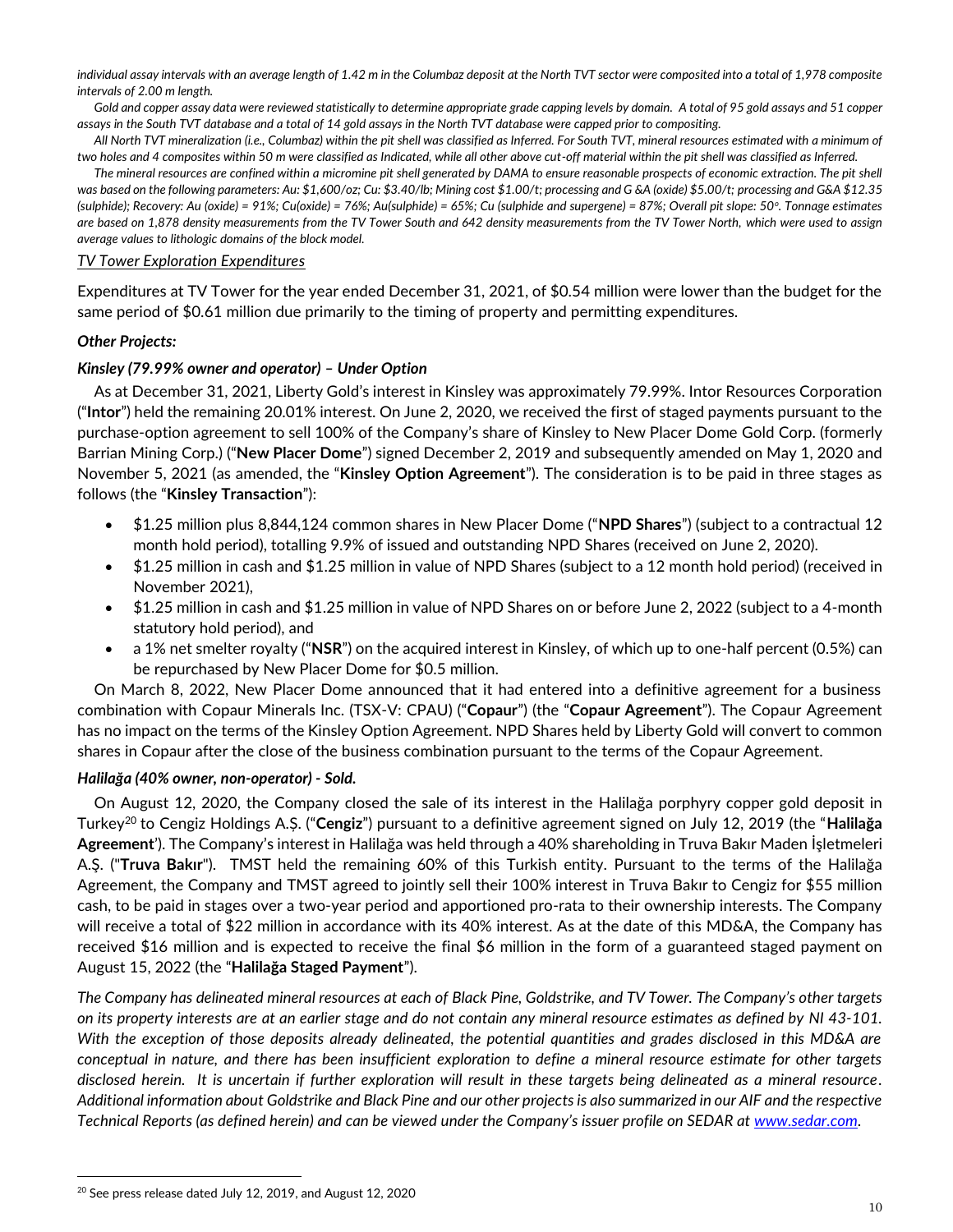#### *Non-GAAP Measures and Other Financial Measures*

This MD&A presents certain forward looking financial performance measures, including AISC, cash cost and total cash cost that are not recognized measures under International Financial Reporting Standards ("**IFRS**"). This data may not be comparable to data presented by other issuers. The Company believes that these generally accepted industry measures are realistic indicators of operating performance and are useful in allowing comparisons between periods. Non-GAAP financial performance measures should be considered together with other data prepared in accordance with IFRS. This MD&A contains non-GAAP financial performance measure information for a project under development incorporating information that will vary over time as the project is developed and mined. It is therefore not practicable to reconcile these forward-looking non-GAAP financial performance measures.

## **SELECTED FINANCIAL INFORMATION**

## *Presentation*

Management is responsible for the financial statements referred to in this MD&A and provides officers' disclosure certifications filed with the Canadian provincial securities commissions. The Board approved the Annual Financial Statements and MD&A.

The Annual Financial Statements and the consolidated financial statements for the years ended December 31, 2020 and December 31, 2019 have been prepared using accounting policies in compliance with IFRS, as issued by the International Accounting Standards Board. Management has determined that Liberty Gold Corp. has a C\$ functional currency because it, as the parent entity, raises its financing and incurs head office expenses in Canadian dollars. In order to enhance comparability with our peers and as a better representation of the principal currency used by the mining and mineral exploration industry, the presentation currency of our consolidated financial statements is USD.

The Company operates in one segment – the exploration and development of gold, copper, and other precious and base metals, and in three geographic locations: Canada, the USA, and Turkey. Information discussed herein reflects the Company as a consolidated entity, consistent with our determination that the segment in which we operate provides the most meaningful information.

## **Results of Operations**

The following financial data (in \$ millions, except per share amounts) are derived from our consolidated financial statements for the year ended December 31, 2021, and 2020 respectively:

|                                                                            | 2021      | 2020   | 2019      |
|----------------------------------------------------------------------------|-----------|--------|-----------|
| Total revenues                                                             | \$nil     | Snil   | \$nil     |
| Net income (loss) for the year and attributable to shareholders            | \$(29.74) | \$7.48 | \$(11.58) |
| Basic and diluted income (loss) per share and attributable to shareholders | \$(0.11)  | \$0.03 | \$(0.05)  |

#### *Year ended December 31, 2021, vs. year ended December 31, 2020*

Losses from for the year ended December 31, 2021 of \$29.74 million were higher than the income of \$7.48 million incurred in the comparative period primarily due to the \$19.10 million net gain on the sale of Halilağa in the comparative year. Also attributable to the income recognised in 2020, was the sale of our 15% net profit interest ("NPI") in the Regent property in Regent Hill, Nevada ("**Regent**") and consideration received on the Griffon gold property located at the southern end of the Battle Mountain-Eureka Trend in Nevada ("**Griffon**") and the Baxter Spring gold project located in central Nevada ("**Baxter Spring**") purchase option agreements.

The higher loss from operations in the year ended December 31, 2021 of \$25.67 million, compared to the same period in 2020 of \$15.71 million, is due to increased exploration and evaluation expenditures, and stock based compensation expenditures in the year ended December 31, 2021 over the comparative period.

Net cash operating outflows of \$20.94 million in the year ended December 31, 2021, were higher than the \$14.13 million in the year ended December 31, 2020 primarily due to higher exploration and evaluation expenditures of \$8.23 million, and partially offset by changes in working capital of \$1.36 million.

### *Exploration and evaluation expenditures*

Exploration and evaluation expenditures during the year ended December 31, 2021 totalled \$18.91 million compared to \$10.68 million during December 31, 2020. The increase primarily reflects expenditures at Black Pine and Goldstrike of \$15.67 million and \$2.74 million, respectively, over the comparative period (\$9.20 million and \$0.55 million respectively) due to larger exploration programs at each in 2021.

*Stock-based compensation*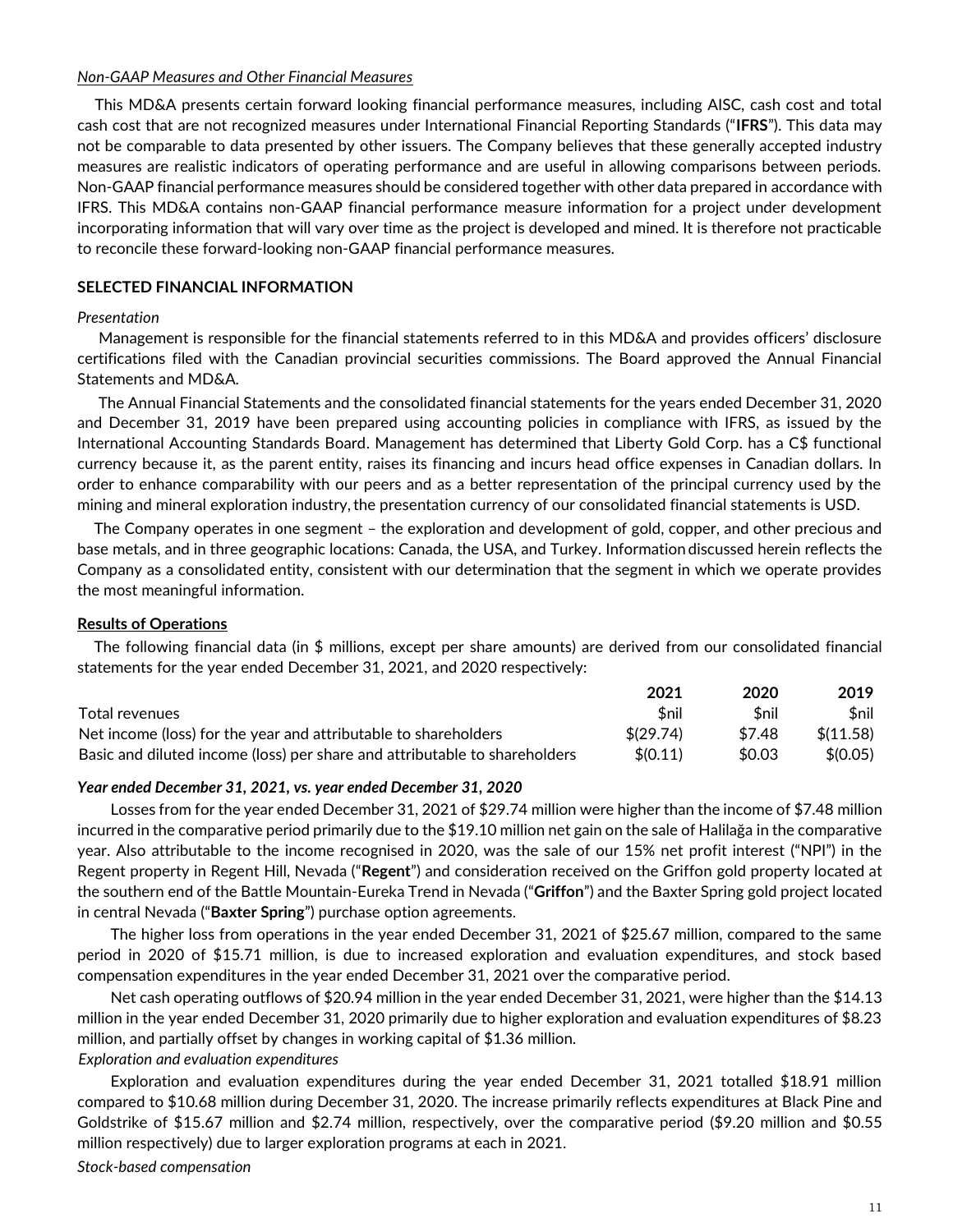In general, the expense reflects (i) the fair value of grants of employee stock options ("Options") to purchase common shares of the Company ("Common Shares") and Restricted Share Units ("RSUs") during prior periods, and (ii) the diminishing impact of Options and RSUs granted in prior periods as they vest. Stock-based compensation expense should be expected to vary from period to period depending on several factors, including whether Options, RSUs or Deferred Share Units ("DSUs") are granted in a period, and the timing of vesting or cancellation of such equity instruments.

Stock-based compensation for the year ended December 31, 2021, totalled \$2.59 million (year ended December 31, 2020: \$1.72 million). These amounts do not include values recorded as part of exploration and evaluation expenditures \$0.98 million in the year ended December 31, 2021, and \$0.43 million in the year ended December 31, 2020. The total expense is higher than in the comparative period, primarily due to the grant of 677,250 Options to Directors of the Company and 1,035,449 RSUs which vested immediately.

In determining the fair market value of stock-based compensation granted to employees and non-employees, management makes significant assumptions and estimates. These assumptions and estimates have an effect on the stock-based compensation expense recognized and on the contributed surplus balance on our statements of financial position. Management has made estimates of the life of the Options, the expected volatility, and the expected dividend yields that could materially affect the fair market value of this type of security. Estimates were chosen after reviewing the historical life of the Options and analyzing share price history to determine volatility.

## *Wages and benefits*

Certain office and general expenditures incurred in Canada and wages and benefits relating to certain Canadian personnel are incurred on a cost-recovery basis through an administration and technical services agreement (the "**Oxygen Agreement**") with Oxygen Capital Corporation ("**Oxygen**"), a related party (see also in this MD&A, "*Related Party Transactions*").

Un-allocated wages and benefits for the year ended December 31, 2021, totalled \$1.98 million which were higher than the comparative period in 2020 of \$1.64 million due mainly to salary and staffing increases.

A significant portion of our remuneration costs are included in exploration expenditures based on the nature of the work undertaken in the period. Wages and benefits included under the heading of exploration expenditures totaled \$2.92 million in the year ended December 31, 2021, as compared to \$1.90 million in the comparative 2020 year. The increase in 2021 as compared to 2020 is due to the increase in staffing in the current period.

## *Office and general*

In the year ended December 31, 2021, office and general costs were \$0.40 million higher than in the same period in 2020 due mainly to increased travel costs as a result of the restrictions due to the COVID-19 pandemic in 2020, as well as executive recruitment costs for the new employees.

## *Other income and expenses*

In the year ended December 31, 2021, the Company recorded other expenses (net) of \$3.81 million, as compared to other income (net) of \$22.99 in the year ended December 31, 2020. The greater loss of \$26.80 million is primarily due to the following:

- i) a \$19.10 million gain recorded on the sale of our interest in Halilağa to Cengiz on August 12, 2020;
- ii) a \$1.37 million gain recorded on the sale of our 15% NPI interest in Regent to Ely Gold Royalties Inc. ("**Ely Gold**") in 2020;
- iii) a \$3.17 million gain recorded on the consideration received for the Baxter Spring option agreement in 2020 (the "**Baxter Spring Agreement**");
- iv) a \$4.49 million increase in the fair value loss on other financial assets recognised in the year ended December 31, 2021; and partially offset by,
- v) a \$0.50 million gain recorded on the consideration received in the year ended December 31, 2021 for the Baxter Spring Agreement and the option agreement for Griffon.

## *Other comprehensive loss*

Net other comprehensive loss consists of the impact of exchange gains and losses from the translation of our operations with a non-USD functional currency.

The Canadian dollar depreciated 0.34% relative to the value of the USD in the period between January 1, 2021, and December 31, 2021 (during the same period in the comparative year it appreciated 2.2%). As a result, for the year ended December 31, 2021, foreign exchange gains of \$0.15 million were recognized (year ended December 31, 2020: foreign exchange gains of \$1.20 million). The impact from exchange differences will vary period to period depending on the rate of exchange.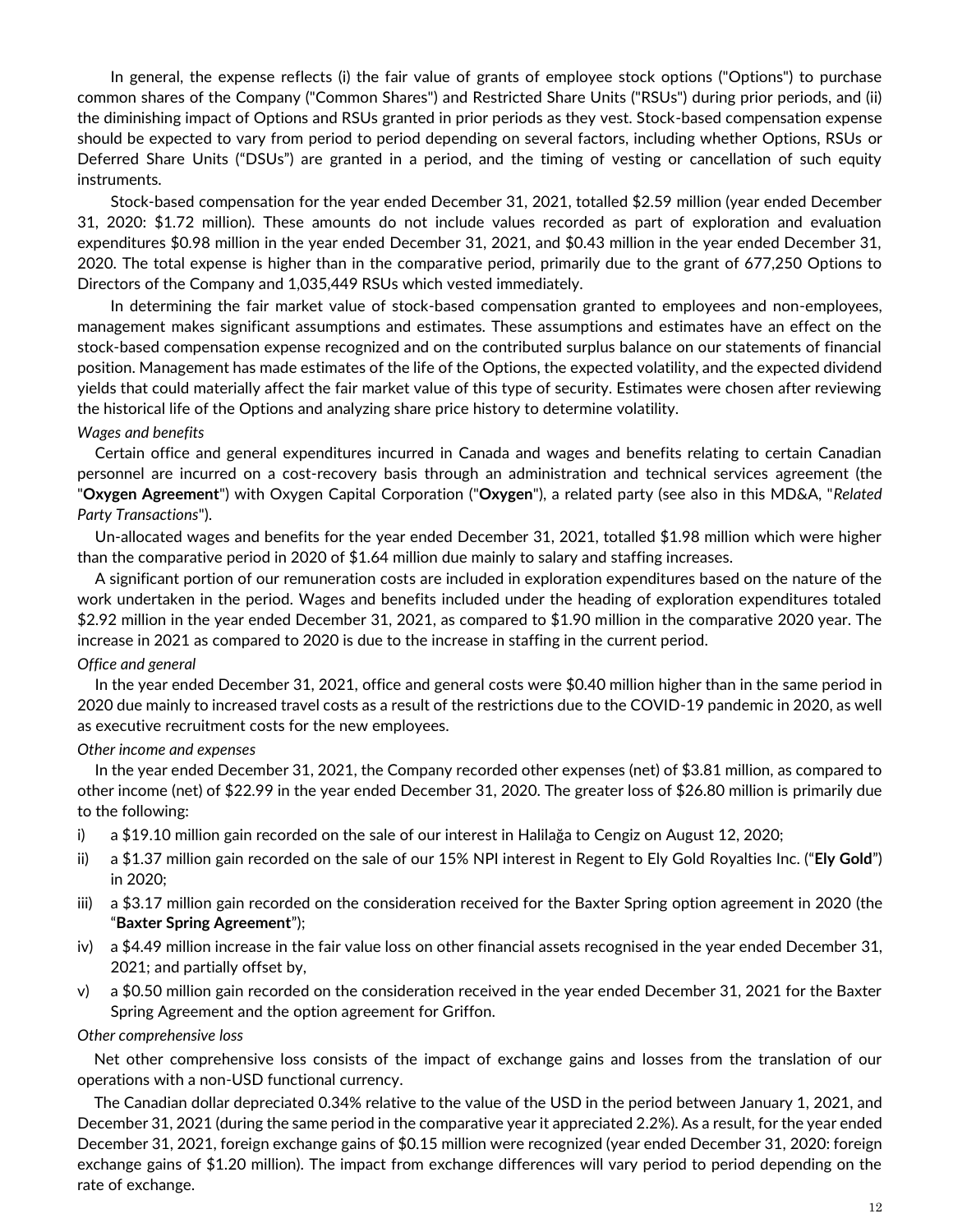## **Financial Position**

The following financial data (in \$ millions) are derived from our Annual Financial Statements as well as our consolidated financial statements as at December 31, 2020 and December 31, 2019:

|                                   | December 31, 2021 | <b>December 31, 2020</b> | December 31, 2019 |
|-----------------------------------|-------------------|--------------------------|-------------------|
| Total assets                      | \$53.33           | \$60.39                  | \$42.11           |
| Current liabilities               | \$9.89            | \$5.88                   | \$5.28            |
| Non-current financial liabilities | \$0.44            | \$0.27                   | \$0.39            |
| Cash dividends declared           | \$nil             | \$nil                    | \$nil             |

### *Total assets*

The \$7.06 million decrease in total assets as at December 31, 2021 compared to December 31, 2020 reflects the increases in cash expenditures including primarily: exploration and evaluation, wages and benefits, and office and general expenditures totaling \$8.97 million in aggregate. Also contributing to the decrease, is a \$2.87 million decrease in other financial assets as at December 31, 2021. Partially offset by an increase in cash received on the exercise of warrants and stock options of \$7.49 million.

## *Current liabilities*

Current liabilities include \$6.91 million relating to the initial consideration pursuant to the Kinsley Option Agreement. The liability is a derivative recognising a deferral of the income received, until either the closing or termination of the Kinsley Option Agreement. Accounts payable increased by \$0.90 million over the December 31, 2020 balance due to the timing of payments.

## *Non-current financial liabilities*

At December 31, 2021, and December 31, 2020, our non-current liabilities include (i) liabilities recorded in recognition of a statutory obligation in Turkey to accrue for lump-sum termination payments for employees when their employment is terminated due to retirement or for reasons other than resignation or misconduct, and (ii) the noncurrent lease liability. The increase in non-current financial liabilities is primarily due to additions to the lease liability in the year ending December 31, 2021, partially offset by lease payments made.

#### *Shareholders' equity*

During the year ended December 31, 2021, 1,076,243 RSUs were converted into Common Shares on vesting. There were 104,948 DSUs granted during the period and 3,002,949 RSUs were granted during the period of which 1,035,449 vested immediately. 5,532,250 Options were granted and 6,025,468 Options with a weighted average exercise price of C\$0.51 were exercised during the same period.

25,376,311 Warrants were exercised during the year ended December 31, 2021, at a weighted average exercise price of C\$0.61.

Refer also to discussion in this MD&A under heading, "*Outstanding Share Data*". The Company has not declared any dividends since incorporation and does not expect this will change in the near future.

## **SUMMARY OF QUARTERLY RESULTS**

The following information (in thousands of \$, except per share amounts) is prepared on a consistent basis with IFRS applicable to interim financial reporting including IAS 34 *Interim Financial Reporting*, and is derived from, and should be read in conjunction with, our Annual Financial Statements, and our consolidated financial statements for the year ended December 31, 2020, and the interim condensed consolidated financial statements for each of the quarters in 2021 and 2020.

#### **Condensed interim consolidated statements of loss and comprehensive income (loss):**

| (In 000's of dollars except per share amounts)            | <b>Dec 31</b><br>2021 | Sep 30<br>2021 | June 30<br>2021 | <b>Mar 31</b><br>2021 | Dec 31<br>2020 | Sep 30<br>2020 | Jun 30<br>2020 | <b>Mar 31</b><br>2020 |
|-----------------------------------------------------------|-----------------------|----------------|-----------------|-----------------------|----------------|----------------|----------------|-----------------------|
| Net income (loss) attributable to the<br>shareholders:    | \$                    | \$             | \$              | \$                    | \$             | \$             |                | S                     |
| Net income (loss) for the period                          | (10.737)              | (7.251)        | (6.777)         | (4,978)               | (3.223)        | 12.866         | (1.807)        | (354)                 |
| Exchange differences on translating foreign<br>operations | 128                   | (777)          | 532             | 270                   | 1.375          | 520            | 411            | (1,109)               |
| Basic and diluted income (loss) per share                 | (0.04)                | (0.03)         | (0.03)          | (0.02)                | (0.01)         | 0.05           | (0.01)         | (0.00)                |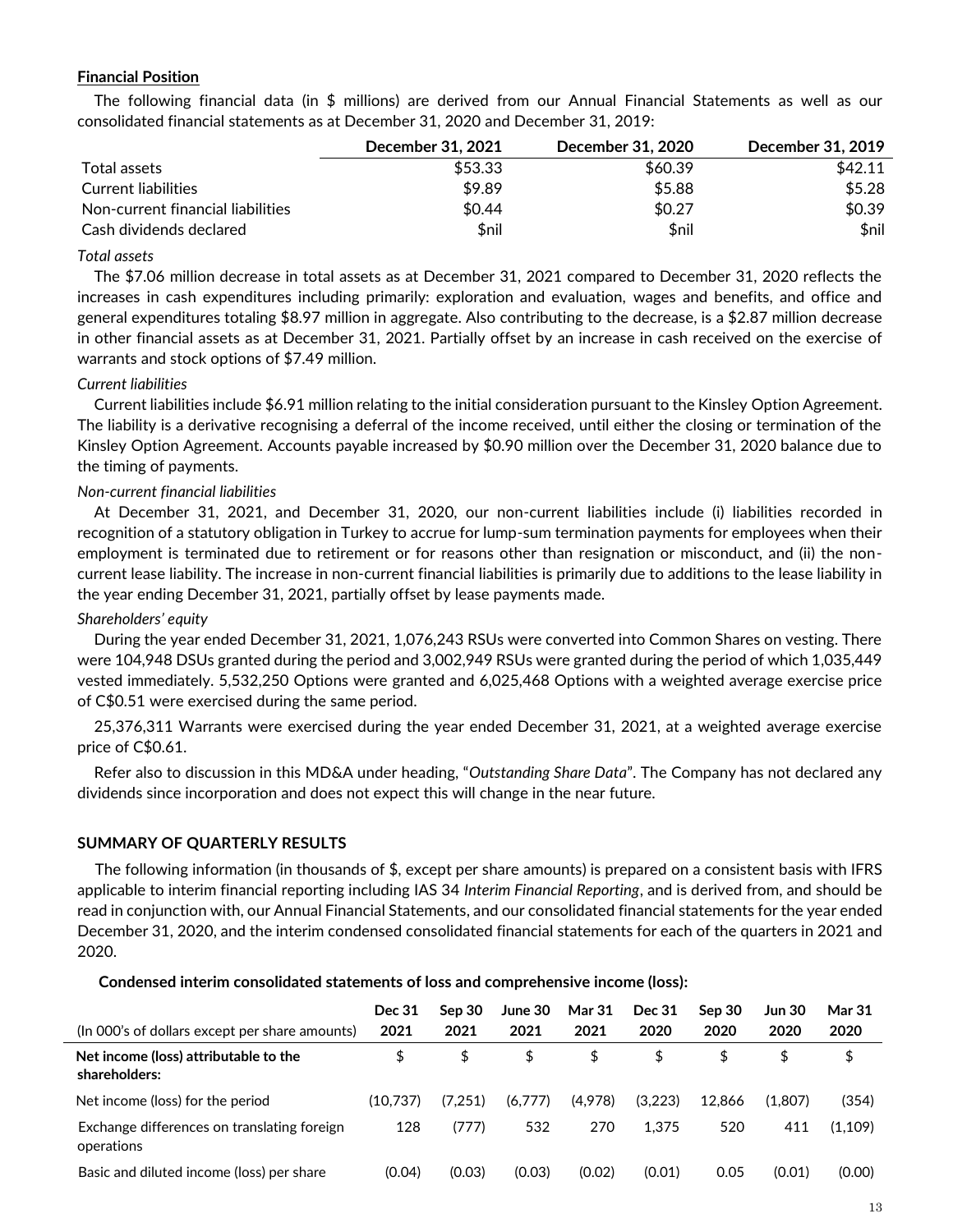Exploration expenditures of \$7.51 million, stock-based compensation expense of \$0.98 million, and wages and benefits of \$0.55 million were the largest contributors to the loss during the three months ended December 31, 2021. Exploration expenditures during the three months ended December 31, 2021 were primarily due to the Black Pine drill program, attributable to \$6.13 million of the expenditures. Also contributing to the loss is a \$0.32 million fair value loss recognised on the change in fair value of the Company's other financial assets.

Exploration expenditures of \$5.95 million contributed to the loss during the three months ended September 30, 2021, of which, \$3.93 million is attributable to increased exploration activities at Black Pine. Also contributing to the loss are the change in fair value of other financial assets resulting in losses of \$0.68 million due to share price fluctuations of the Company's equity investments in exploration companies. Wages and benefits of \$0.51 million in the three months ended September 30, 2021 were higher than the previous quarter primarily due to headcount increases.

The three months ended June 30, 2021, showed higher losses than in the previous quarter due to increased exploration and evaluation expenditures of \$2.78 million, due to the exploration program not commencing until April, and the recognition of a gain on the sale of the exploration properties to Raindrop Ventures Inc. ("**Raindrop**") in the preceding quarter of \$0.71 million. The higher losses were offset by a decreased loss recognised on the change in fair value of other financial assets of \$0.78 million over the preceding quarter.

The three months ended March 31, 2021, showed higher losses due to the change in fair value of other financial assets resulting in losses of \$2.18 million, lower consideration received on purchase-option agreements of \$2.84 million compared to the \$3.17 million gain recognised on the Baxter Spring Agreement in the previous quarter, partially offset by the \$0.71 million gain recognised on the sale of the exploration properties to Raindrop. There were also lower exploration and evaluation expenditures of \$2.12 million and decreased foreign exchange losses of \$0.82 million, as compared to the previous quarter.

Exploration expenditures of \$3.55 million, foreign exchange losses of \$1.03 million, and wages and benefits of \$0.66 million were the largest contributors to the loss during the three months ended December 31, 2020. Exploration expenditures during the three months ended December 31, 2020, were primarily due to the Black Pine drill program, attributable to \$2.95 million of the expenditures. Also contributing to the loss, the Company recognized foreign exchange losses of \$1.03 million as a result of the 4.9% weakening of the USD compared to the Canadian dollar in the three-month period ended December 31, 2020, as compared to the three-month period ended September 30, 2020. Other income (expenses) of \$2.12 million during the three months ended December 31, 2020, was lower than the \$17.18 million recognized in the comparative period, primarily due to the net gain on sale on the sale of the Company's interest in Halilağa of \$19.10 million in the third quarter. The loss was partially offset by the \$3.17 million gain recognized by the signing of the Baxter Spring Agreement property for which we received \$0.25 million in cash and 14,986,890 common shares in Huntsman Exploration Inc. (TSXV:HMAN) ("Huntsman") equal to 19.5% of the issued and outstanding shares in Huntsman with a fair value of \$2.92 million.

During the three months ended September 30, 2020, the largest contributor to net income was the net gain on the sale of the Company's interest in Halilağa of \$19.10 million. This was partially offset by a higher loss from operations than in the previous quarter primarily due to increased exploration and evaluation expenditures of \$0.83 million as a result of the Black Pine drill program, and a \$1.83 million loss recognised on the change in fair value of other financial assets in the period, primarily due to the change in fair value of the NPD Shares and the common share purchase warrants of Ely Gold (the "**Ely Warrants**").

The three months ended June 30, 2020, showed higher losses than in the previous quarter primarily due to increased exploration and evaluation expenditures of \$1.96 million as a result of the Black Pine drill program, and a \$1.53 million decrease in other income due to consideration received on the sale of our 15% NPI on Regent in the prior quarter. This was partially offset by the change in fair value of other financial assets gain of \$1.81 million primarily due to the change in fair value of the Ely Warrants.

During the three months ended March 31, 2020, exploration expenditures of \$0.79 million, stock-based compensation of \$0.67 million, wages and benefits of \$0.35 million and office and general of \$0.17 million were the largest contributors to the loss. In comparison to the previous quarter, the loss is offset by \$1.53 million due to an increase in other income from consideration received on the sale of our 15% NPI on Regent for \$0.80 million and the 2,000,000 Ely Warrants with a fair value of \$0.59 million, and consideration received of \$0.03 million and 2,500,000 common shares of Fremont Gold Ltd with a fair value of \$0.13 million, partially offset by \$0.02 million in selling costs.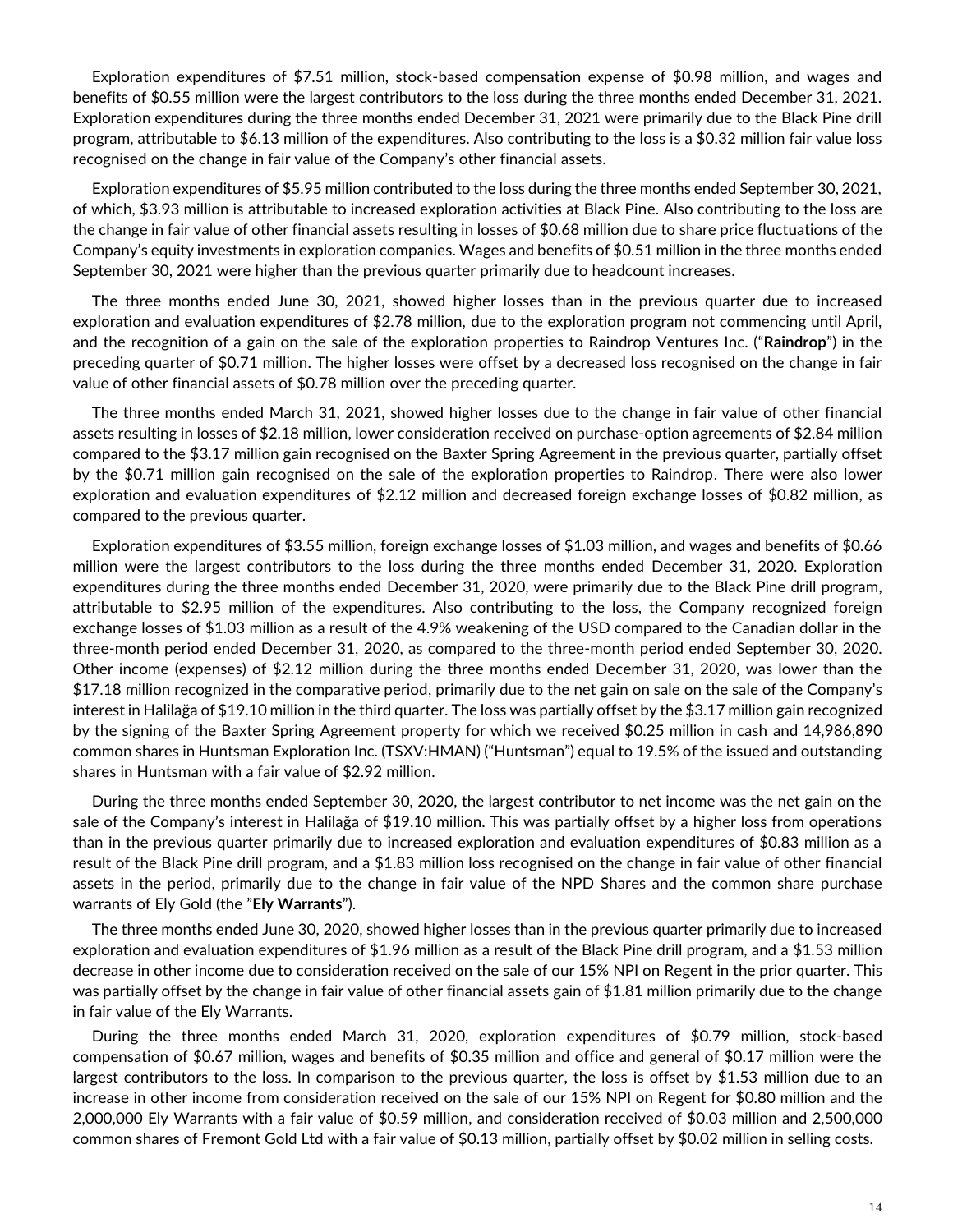## **RELATED PARTY TRANSACTIONS**

*Administration and Technical Services Agreement - Oxygen Capital Corporation*

In 2012, the Company entered into an administration and technical services agreement with Oxygen, a related party. Oxygen is a private company currently owned by three directors of the Company (Dr. Mark O'Dea, Mr. Donald McInnes, and Mr. Sean Tetzlaff) and enables the member companies to synergise the use of resources such as administrative services and staff with no markups. Dr. O'Dea, Mr. McInnes and Mr. Tetzlaff receive no additional remuneration resulting from this arrangement from Liberty Gold, other than their fees received as directors of the Company.

The following are the services Oxygen provides the Company, pursuant to the Oxygen Agreement, on a cost-recovery basis, which are invoiced and settled on a monthly basis:

- administrative services and staff on an as-needed basis, and
- access to, and the use of assets located in, office space leased by Oxygen.

Liberty Gold shares a head office with other private and public companies each of which has an arrangement with Oxygen. Oxygen allocates the costs of personnel (plus applicable benefits), assets and infrastructure to the various companies based upon the estimated pro-rata use by personnel on Company activities. Oxygen exists to consolidate employees and office infrastructure in one entity so that costs may be more efficiently allocated. Oxygen does not mark-up costs or charge a fee to the Company.

Employees of Oxygen providing services to the Company do so pursuant to a secondment agreement and take direction from the President & Chief Executive Officer and Chief Financial Officer of the Company. The Chief Financial Officer is an employee of Oxygen, whose salary and applicable benefits are paid by the Company under the same terms as other Oxygen personnel.

Transactions with Oxygen during the year ended December 31, 2021, totalled \$0.65 million. As at December 31, 2021, the Company held an account payable to Oxygen of \$0.05 million (paid subsequent to period end) and a deposit of \$0.16 million with Oxygen for use against the final three months of service upon termination of the arrangement.

#### *Compensation of key management personnel*

Key management includes members of the Board, the President and Chief Executive Officer, Chief Operating Officer, VP Exploration & Geoscience, VP Business Development, Chief Financial Officer & Corporate Secretary, and the Turkish Country Manager.

| The aggregate total compensation recognised in the financial statements, is shown below (in millions): |  |  |  |  |
|--------------------------------------------------------------------------------------------------------|--|--|--|--|
|                                                                                                        |  |  |  |  |

|                                                           | Year ended December 31, |        |  |
|-----------------------------------------------------------|-------------------------|--------|--|
|                                                           | 2021                    | 2020   |  |
| Salaries, bonuses, and other short-term employee benefits | \$1.30                  | \$1.26 |  |
| Share-based payments                                      | \$2.20                  | \$1.43 |  |
| Total                                                     | \$3.50                  | \$2.69 |  |

#### **LIQUIDITY AND CAPITAL RESOURCES**

The properties in which we currently have an interest are in the exploration and development stage. We have no revenue-producing operations and earn only minimal income through investment income on treasury, the proceeds from property option agreements, or as a result of the disposal of an exploration asset. Accordingly, we are dependent on external financing, including the proceeds of future equity issuances or debt financing, to fund our activities. Circumstances that could impair our ability to raise additional funds, or our ability to undertake transactions, are discussed in our AIF under the heading *Risk Factors.* There is no assurance that we will be able to raise the necessary funds through capital raisings in the future. In particular, the Company's access to capital and its liquidity will be impacted by global macroeconomic trends, fluctuating commodity prices and general investor sentiment for the mining and metals industry. There are no known restrictions on the ability of our subsidiaries to transfer or return funds to the parent company in Canada.

As at the date of this MD&A, the Company has approximately \$34.74 million available in cash, cash equivalents, and short-term investments. With no debt, the Company's working capital balance as at the date of this MD&A is approximately \$32.63 million. With the first option payments already received and future expected option payments from the Kinsley Transaction, and the \$16 million already received from the sale of Halilağa, as well as the expected future receipt of the final staged payment pursuant to the Halilağa Agreement, the Company expects to have sufficient funds to meet its exploration expenditure commitments through to the end of 2022 and beyond. We have not declared any dividends and management does not expect this will change in the near future.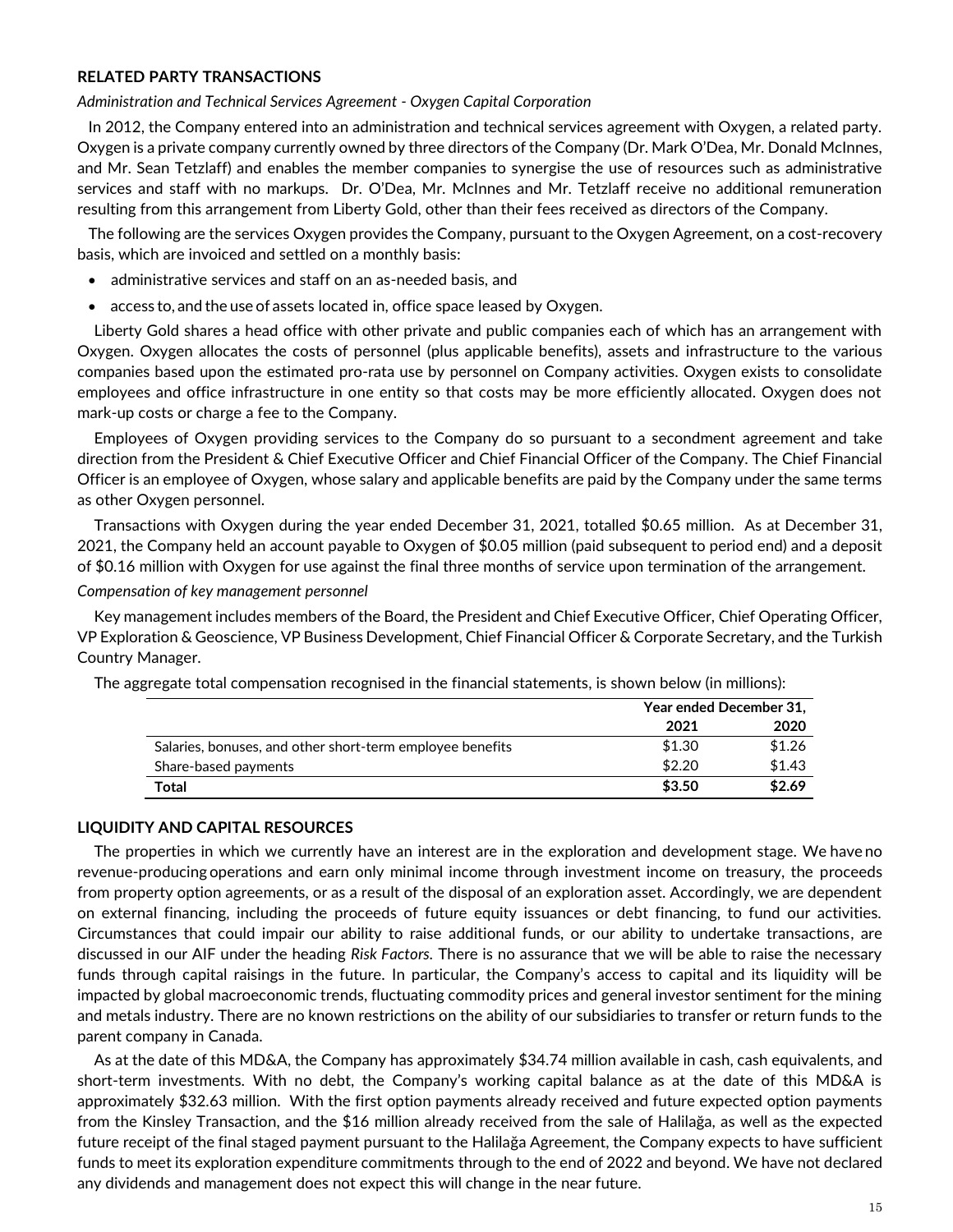On an ongoing basis, management evaluates and adjusts its planned level of activities, including planned exploration, development, permitting activities, and committed administrative costs, to ensure that adequate levels of working capital are maintained. We believe that this approach, given the relative size of Liberty Gold, is reasonable. Management believes that available funds are sufficient for current planned operations for at least the next 12 months, assuming no other factors change and with appropriate liquidity management.

## *Contractual Obligations*

### *Mineral Properties and Capital Expenditures*

We have obligations in connection with certain of our mineral property interests that require either:

i) cash payments to be made to the government or underlying land or mineral interest owners; or

ii) minimum expenditure requirements in order to maintain our rights to such mineral interests.

Although most of our property obligations (including minimum annual expenditure requirements at Kinsley and on certain parcels of land at Goldstrike) are eliminated should we choose to no longer invest funds exploring the particular property, we have certain notable obligations:

## *Kinsley and TV Tower*

Pursuant to the respective operating agreements and elections by members to participate or not in funding the 2021 Program and Budget for each project, the Company must incur its pro rata share of the approved budgets for Kinsley and TV Tower. Total approved budget for 2022 for TV Tower is \$0.90 million, TMST has elected not to participate in the 2022 program and budget and the Company will contribute 100% of funding for the year. TMST's interests in TV Tower will be diluted commensurate with the Company's contribution to TV Tower.

Pursuant to the terms of the Kinsley Option Agreement, the Company has not budgeted expenditures at Kinsley for 2021 as under the terms of the Kinsley Option Agreement, New Placer Dome is expected to cover all minimum expenditures required in order to maintain the lease as described in the next section.

#### *Advance Royalty Payments & Minimum Annual Exploration Expenditures*

In accordance with certain underlying lease agreements, we are required to make advance royalty payments ("**ARPs**") to the underlying property owners of Kinsley of \$0.20 million as well as meet minimum annual exploration expenditures. Aggregate ARPs will be credited against future NSR payments payable from production. Under the terms of the Kinsley Option Agreement, New Placer Dome will assume the Company's portion of the obligation to make lease payments.

The Company has the right to terminate the lease by giving thirty days advance notice and returning the Company's interest in Kinsley to the underlying holder of Kinsley, and therefore release the Company of any further commitment to pay ARPs or meet minimum exploration expenditures.

## *Leases*

Totalfutureminimumlease payments,for agreements outside the scope of IFRS 16 – Leases, as at December 31, 2021 are as follows:

| Year    |                |
|---------|----------------|
| 2022    | \$0.04 million |
| $2023+$ |                |
|         | \$0.04 million |

## *Surety Bonds*

The Company has an agreement with a third-party for its \$3.87 million bond requirements in the United States for surety bonds of the same amount. The bonds are held in favour of the BLM and the USFS as financial support for environmental reclamation and exploration permitting. The surety bonds are secured by a \$0.56 million deposit (as at the date of this MD&A) and are subject to fees competitively determined in the marketplace. The obligations associated with these instruments are generally related to performance requirements that the Company addresses through its ongoing operations. As specific requirements are met, the BLM and USFS as beneficiaries of the different instruments will return the instrument to the issuing entity. As these instruments are associated with ongoing and active exploration properties, they will remain outstanding until the earlier of the date that the Company has discharged its remediation obligations or determines to self-fund the underlying bonding obligations.

#### *Investments*

At the effective date of this MD&A, the market value of our portfolio of investment holdings, comprising equity securities in exploration companies, is \$4.25 million.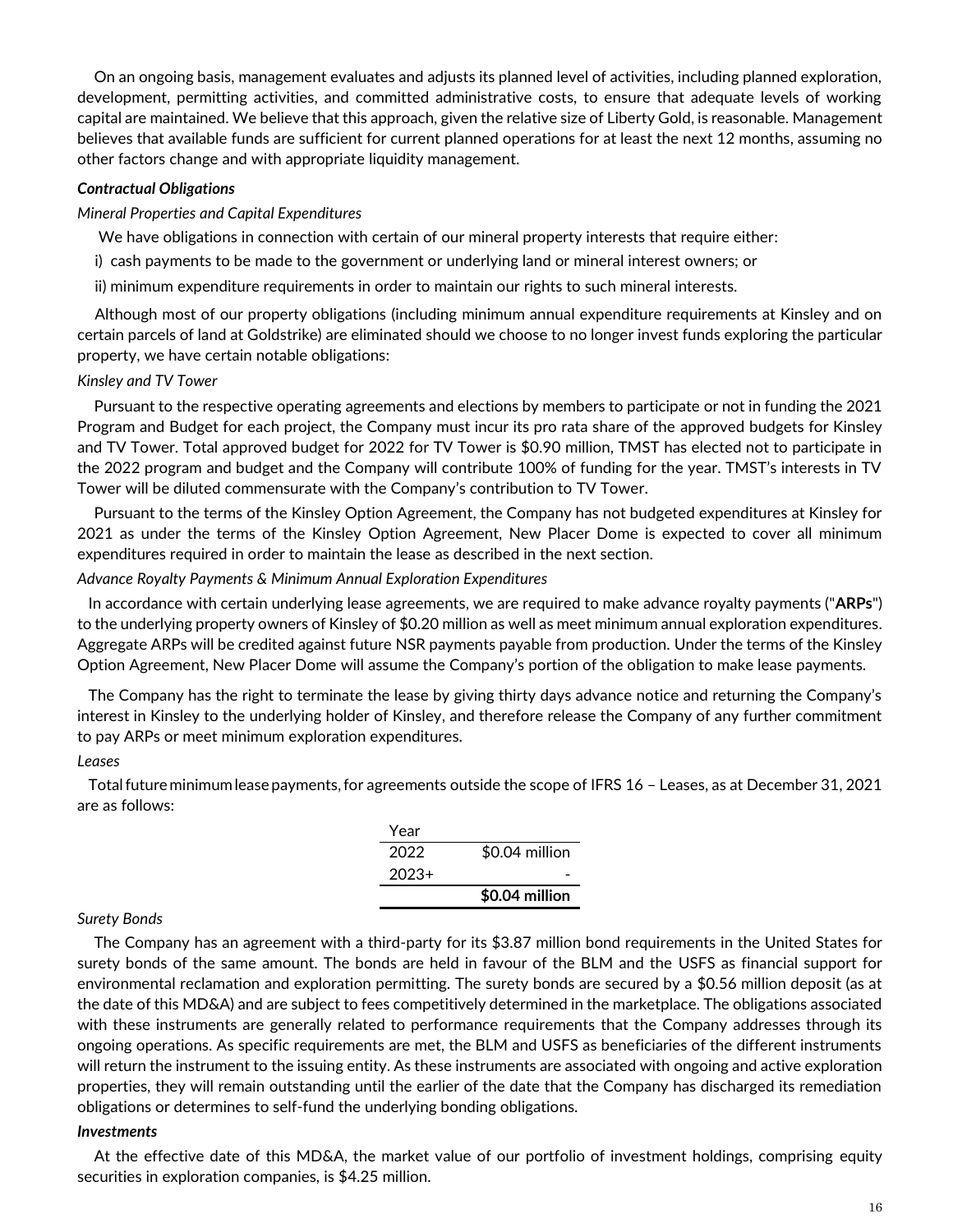## *Off Balance Sheet Arrangements*

The Company has no off-balance sheet arrangements other than those discussed under "Surety Bonds".

## **LEGAL MATTERS**

Liberty Gold is not currently and has not at any time during our most recently completed financial year, been a party to, nor has any of its property interests been the subject of, any material legal proceedings or regulatory actions.

## **CRITICAL ACCOUNTING ESTIMATES**

The preparation of financial statements in conformity with IFRS requires management to make judgments, estimates and assumptions that affect the reported amounts of assets, liabilities and expenses. Estimates and judgments are regularly evaluated and are based on historical experience and other factors, including expectations of future events that are believed to be reasonable under the circumstances. Factors that could affect these estimates are discussed in our AIF, under the heading, "Risk Factors". Uncertainty about these assumptions and estimates could result in outcomes that require a material adjustment to the carrying amount of assets or liabilities affected in future periods. Further information on management's judgments, estimates and assumptions and how they impact the various accounting policies are described below and also in the relevant notes in the Annual Financial Statements.

## *Judgments*

In the process of applying the Company's accounting policies, management has made the following judgments, which have the most significant effect on the amounts recognised in the consolidated financial statements.

(i) *Functional currency:* The functional currency for the parent entity, and each of its subsidiaries and associates, is the currency of the primary economic environment in which the entity operates. The US and Turkish subsidiaries of the parent entity have a US dollar functional currency, while the parent entity itself, and its remaining subsidiaries, have a Canadian dollar functional currency.

Determination of functional currency involves certain judgments to determine the primary economic environment and the parent entity reconsiders the functional currency of its entities if there is a change in events and conditions which determined the primary economic environment.

(ii) *Review of asset carrying values and impairment assessment:* In accordance with the Company's accounting policy, each asset is evaluated every reporting period to determine whether there are any indications of impairment. If any such indication exists, a formal estimate of recoverable amount is performed, and an impairment loss is recognized to the extent that the carrying amount exceeds the recoverable amount. The recoverable amount of an asset is measured at the higher of value in use and fair value less costs to sell. The most significant assets assessed for impairment include the value of the Company's carrying value of its exploration and evaluation assets, and assets held for sale. Management makes significant judgments in assessing whether certain factors would be considered an indicator of impairment, which includes the rights to explore in the specific area, the planned substantive expenditure on further exploration for and evaluation of mineral resources and whether sufficient data exists to indicate that extracting the resources will not be technically feasible or commercially viable.

*Exploration and evaluation assets and expenditures:* The application of the Company's accounting policy for exploration and evaluation assets and expenditures requires judgment to determine whether future economic benefits are probable, from either future development or sale, or whether activities have not reached a stage that permits a reasonable assessment of the existence of reserves. There is no assurance the Company has, or will have, commercially viable ore bodies. There is no assurance that the Company will be able to arrange sufficient financing to bring ore bodies into production.

(iii) *Assets held for sale classification:* Non-current assets, or disposal groups comprising assets and liabilities, are classified as held for sale if it is highly probable that they will be recovered primarily through sale rather than through continuing use. The Company applies judgment in determining whether certain non-current assets meet the highly probable criteria at the reporting date. To assess whether a sale will be completed within one year from the date of classification, we have assessed a variety of considerations, including the receipt of required regulatory approvals, and the completion of financing by a potential buyer.

## *Estimates and assumptions*

The key assumptions concerning the future and other key sources of estimation uncertainty at the reporting date that have a significant risk of causing a material adjustment to the carrying amounts of assets and liabilities within the next financial year, are described below. The Company based its assumptions and estimates on parameters available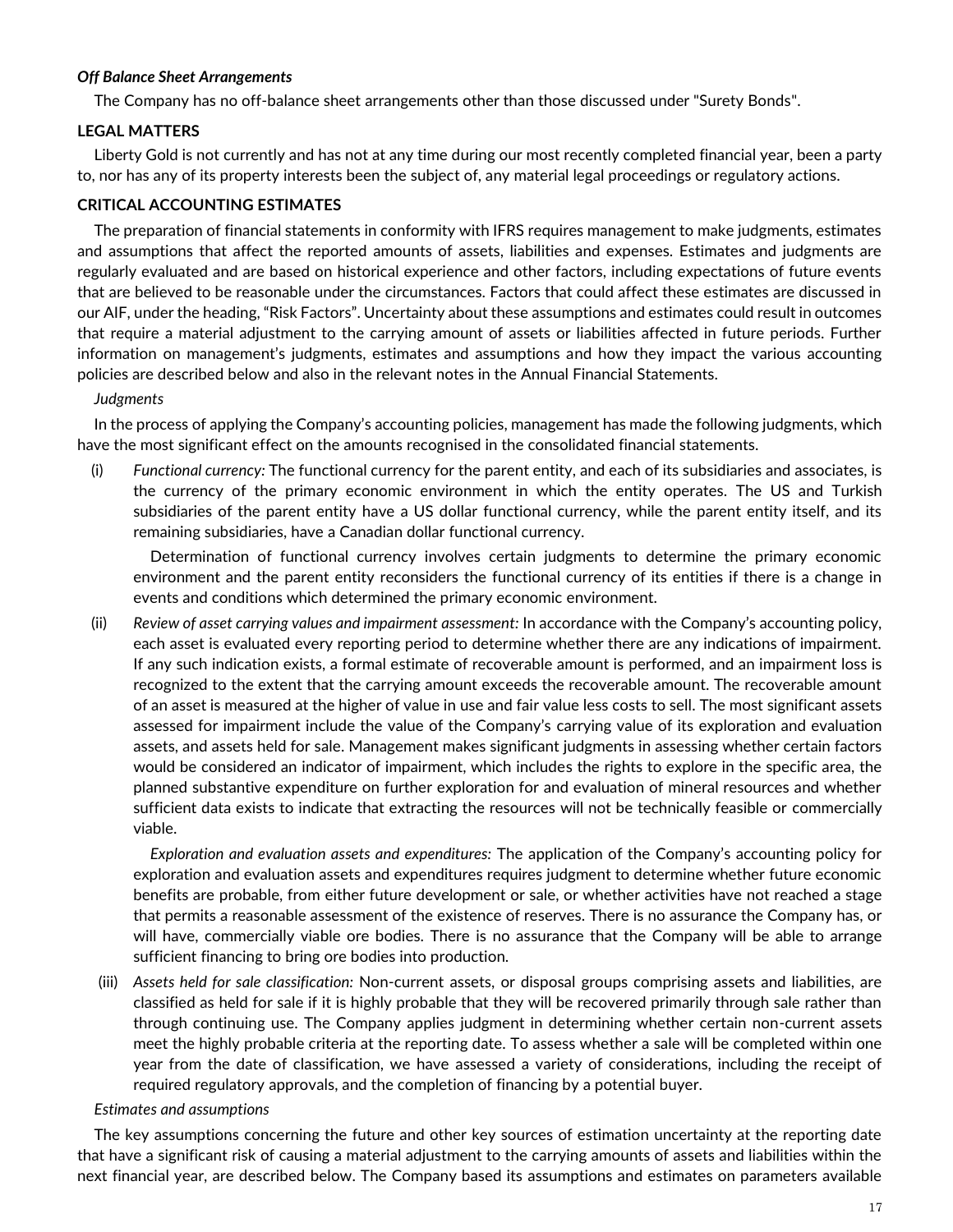when the consolidated financial statements were prepared. Existing circumstances and assumptions about future developments, however, may change due to market change or circumstances arising beyond the control of the Company. Such changes are reflected in the assumptions when they occur.

(i) *Exploration and evaluation assets:* In addition to applying judgment to determine whether it is probable that future economic benefits will arise from the Company's exploration and evaluation assets, or whether activities have not reached a stage that permits a reasonable assessment of the existence of reserves, the Company has to apply a number of estimates and assumptions.

The publication of a resource pursuant to NI 43-101, is itself an estimation process that involves varying degrees of uncertainty depending on how the resources are classified (i.e., measured, indicated or inferred). The estimates directly impact when the Company defers its exploration and evaluation assets. Any such estimates and assumptions may change as new information becomes available. If information becomes available suggesting the recovery of acquisition costs is unlikely, the relevant capitalised amount is written off in the statement of profit or loss and other comprehensive income in the period when the new information becomes available.

(ii) *Fair value measurement on consideration towards the Kinsley Option Agreement:* The Company has applied estimates in determining the fair value of the derivative associated with the \$6.91 million consideration received from New Placer Dome as consideration towards the Kinsley Option Agreement, and its classification as a financial instrument at fair value through profit and loss.

## *Risks Associated with Financial Instruments*

We are exposed to varying degrees to a variety of financial instrument related risks. The Board provides oversight of our risk management processes. The type of risk exposure and the way in which such exposure is managed is provided as follows:

#### *Liquidity Risk*

Liquidity risk is the risk that an entity will encounter difficulty in meeting obligations associated with financial liabilities that are settled by delivering cash or another financial asset. We manage our capital in ordertomeet shorttermbusiness requirements,throughpreparationand management of detailed budgets, taking intoaccount cashflows fromoperations, expected capital expenditures and our holdings of cash and cash equivalents. We may from time to time have to issue additional Common Shares to ensure there is sufficient capital to meet our long-term objectives. Our financial liabilities of trade payables and accrued liabilities are payable within a 90-day period and are expected to be funded from the available balance of cash and short-term investments.

#### *Market Risk*

The significant market risk to which we are exposed is foreign exchange risk. The results of our operations are exposed to currency fluctuations. To date, other than through transactions on our mineral properties, we have raised funds entirely in C\$. The majority of our mineral property expenditures are incurred in USD. The fluctuation of the C\$ in relation to the USD and Turkish Lira ("**TL**") will have an impact on Liberty Gold's financial results.

Further, although only a portion of our expenditures, including general and administrative costs are incurred in Canadian dollars, we record our assets located in Canada in C\$. As our operating results and financial position are reported in the consolidated financial statements in USD, there may also be an impact to the value of Liberty Gold's assets, liabilities, and shareholders' equity as a result of the fluctuation of the C\$ compared to the USD.

A 10% increase or decrease in the exchange rate of the USD relative to the C\$ would result in a \$1.32 million increase or decrease respectively in the Company's cash and short-term investment balance as at December 31, 2021. Although our exposure relating to operating activity in Turkey from fluctuations of the TL remains minimal given the nature, type, and currency of expenditure (USD), recent volatility in that currency relative to the USD has increased the potential for an impact on the Company's cash and short-term investment balances. We have not entered into any derivative contracts to manage foreign exchange risk at this time.

#### *Credit Risk*

Credit risk is the risk that one party to a financial instrument will cause a financial loss for the other party by failing to discharge an obligation. The Company's exposure to credit risk is limited to the carrying value of the cash and cash equivalents, short-term investments, and accounts receivable on the consolidated statement of financial position.

a) The Company manages exposure to credit risk primarily through maintaining its cash and short-term investments with high credit quality banking institutions in Canada, the USA and Turkey. Credit risk is mitigated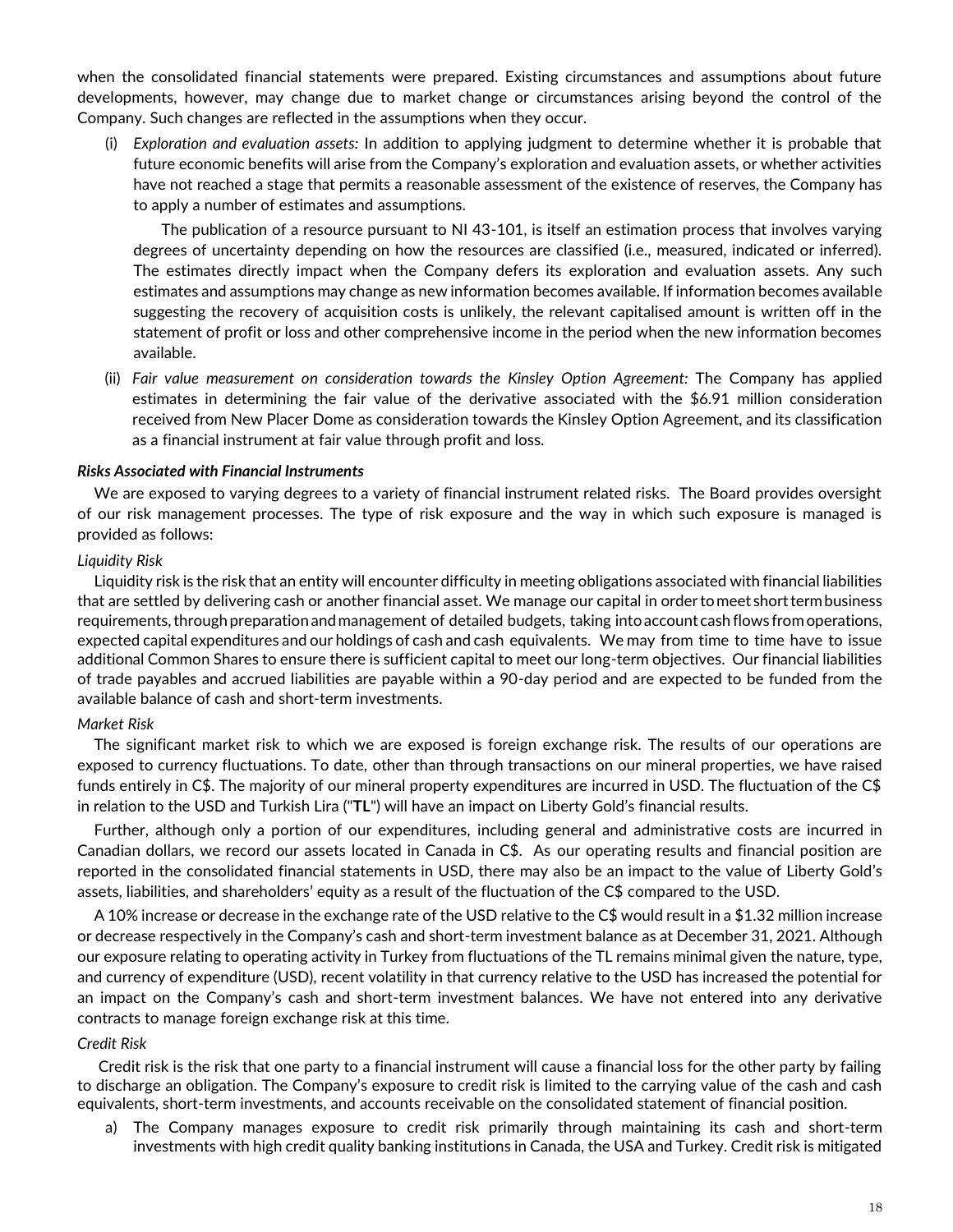on these financial instruments in accordance with the Company's investment policy.

b) The credit risk exposure to the Halilağa Staged Payment, is mitigated through the bank guarantees by T.C. Ziraat Bankasi A.Ş. ("Ziraat Bank"). Ziraat Bank is rated a B2 by Moody's Corporation.

### *Interest Rate Risk*

We are subject to interest rate risk with respect to our investments in cash and cash equivalents. Our current policy is to invest cash at floating rates of interest and cash reserves are to be maintained in cash and cash equivalents in order to maintain liquidity, while achieving a satisfactory return for shareholders by diversifying investments with a number of different highly rated financial institutions. Fluctuations in interest rates when cash and cash equivalents mature impact interest income earned.

#### *Fair Value Estimation*

For the majority of the Company's financial assets and liabilities, the carrying value approximates their estimated fair value due to their short-term nature. The carrying value of the Halilağa Receivables were initially recognised at fair value; there have been no significant changes in the underlying credit risk of the Halilağa Receivables or their fair value since recognition.

#### **OUTSTANDING SHARE DATA**

There were 287,969,915 Common Shares issued and outstanding as at December 31, 2021, and 315,823,674 Common Shares and nil Warrants issued and outstanding as at the date of this MD&A.

As at December 31 2021, there were 16,826,448 Options outstanding that were issued to directors, officers, employees, and key consultants of the Company, of which 9,619,791 are exercisable. As at the date of this MD&A, there are 18,279,652 Options outstanding, of which 11,082,995 are exercisable.

As at December 31, 2021, there were 4,502,745 RSUs outstanding that were issued pursuant to the Company's RSU plan, of which 1,816,921 had vested and were payable. As at the date of this MD&A, there are 4,383,652 RSUs outstanding, of which 1,697,828 are vested and are payable.

As at December 31, 2021, there were 2,238,934 DSUs outstanding and as at the date of this MD&A there were 2,270,520 DSUs outstanding, pursuant to the Company's DSU plan.

#### **PROPOSED TRANSACTIONS**

As is typical of the mineral exploration and development industry, we are continually reviewing potential merger, acquisition, investment, divestiture and joint venture transactions and opportunities that could enhance shareholder value. We are also continually reviewing and discussing opportunities with third parties regarding the sale of nonstrategic properties in our portfolio. There is no guarantee that any contemplated transaction will be concluded.

With the exception of the Kinsley Transaction and continuing discussions with Teck and various third parties to unlock the value and potential of our remaining Turkish business, there are no proposed asset or business acquisitions or dispositions before the Board for consideration. While we remain focused on our plans to continue exploration and development on our material properties, should we enter into agreements in the future on new properties, we may be required to make cash payments and complete work expenditure commitments under those agreements.

#### **INDUSTRY AND ECONOMIC FACTORS THAT MAY AFFECT OUR BUSINESS**

Economic and industry risk factors that may affect our business, in particular those that could affect our liquidity and capital resources, are as described under the heading "Risk Factors" in our AIF, available on the Company's SEDAR profile at [www.sedar.com.](http://www.sedar.com/) In particular, there are currently significant uncertainties in capital markets impacting the availability of equity financing for the purposes of mineral exploration and development. There are also significant uncertainties relating to the global economy, economy (including due to the recent outbreak of the novel coronavirus (COVID-19), political uncertainties and increasing geopolitical risk, increased volatility in the prices of gold, copper, other precious and base metals and other minerals, as well as increasing volatility in the foreign currency exchange markets which impact our business and may impact our ability to remain a going concern.

On March 11, 2020, the World Health Organization ("**WHO**") assessed COVID-19 as a pandemic. This assessment by the WHO was not unexpected given the virus had been circulating in various parts of the world. The effect of COVID-19 and the actions recommended to combat the virus continue to change constantly.

The impact that COVID-19 has had on the Company's operations, including its exploration activities, has so far been limited and restrictions are beginning to lift across the world, but as variants present themselves and regulations adapt to the impact of these variants, this impact could change. Overall, the key risks related to exploration activities relate to (a) availability of assay services; (b) the procurement of goods and potential supply chain issues; (c) permitting delays;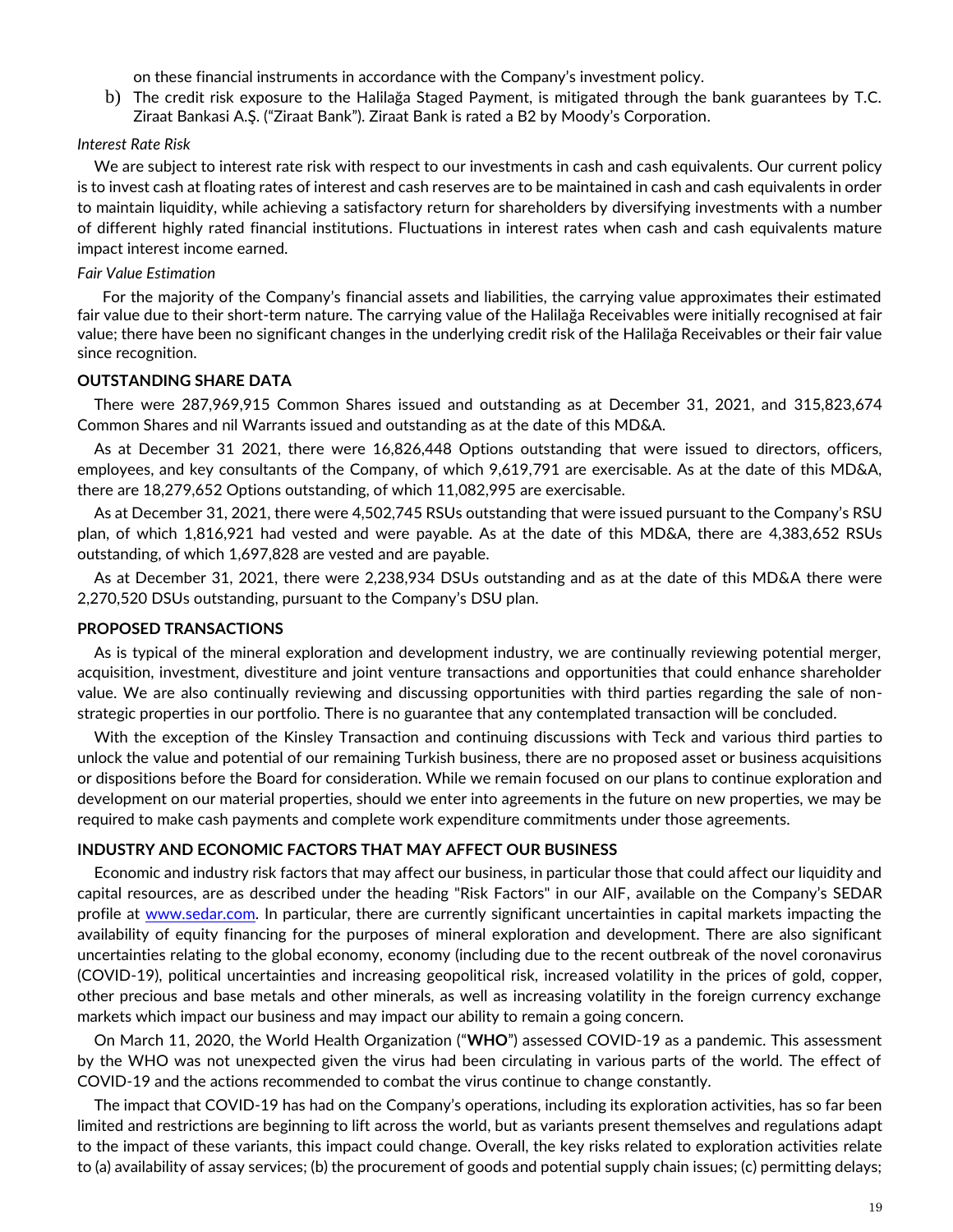and (d) impact to both site-based personnel and head office personnel. Assay labs have had long backlogs due to closures and staff distancing in laboratories, which continue to impact timelines.

Site activities have been and may be affected by government mandated travel restrictions, restrictions on personnel working in close proximity and possible quarantine requirements if re-instated.

Obtaining necessary permits and other government and regulatory documents has been subject to delays due to offices being manned part time and delays with the postal and courier services due to increased demand.

In addition, the actual and threatened spread of COVID-19 globally could continue to negatively impact stock markets, including the trading price of the Company's Common Shares, and could adversely impact the Company's ability to raise capital. Any of these developments, and others, could have a material adverse effect on the Company's business.

In addition, while the ongoing volatility in the price of gold and copper and continued uncertainties in capital markets do not have a direct impact on the Company's ability to carry out exploration, the Company may be impacted should it become more difficult to gain access to capital (e.g., debt or equity financing for the purposes of mineral exploration and development) when and if needed and may need to modify or curtail its exploration and development programs. Difficulty in accessing capital on favourable terms may limit the Company's ability to develop and/or further explore the mineral properties in which we have an interest and may limit our ability to meet capital calls with respect to our associates.

The specific risks noted in our AIF and others in particular relating to permitting for operations, may limit the Company's ability to develop and/or further explore its mineral property interests and may limit the ability of the Company to satisfy expenditure requirements on our material projects.

In addition, rising global political tensions due to recent events in eastern Europe, could lead to supply chain issues and increased costs which may have an adverse impact on the Company's ability to maintain is planned exploration and development programs.

#### **OTHER RISKS AND UNCERTAINTIES**

The Company's operations are subject to a number of risks and other uncertainties, including risks related to the Company's foreign operations, government, environmental and other regulations and operating costs. Occurrence of various factors and uncertainties of risk cannot be accurately predicted and could cause actual results to differ significantly from our current expectations and result in a material adverse effect on the Company's operations, liquidity, or ultimate profitability. A comprehensive discussion of these risks and uncertainties are set out in our AIF. The reader is directed to carefully review this discussion for a proper understanding of these risks and uncertainties.

### **CONTROLS AND PROCEDURES**

#### *Internal Controls over Financial Reporting*

Management is responsible for the design of Liberty Gold's internal controls over financial reporting ("**ICFR**") as required by National Instrument 52-109–*Certification of Disclosure in Issuers' Annual and Interim Filings*. ICFR is intended to provide reasonable assurance regarding the preparation and presentation of material financial information for external purposes in accordance with applicable generally accepted accounting principles. Internal control systems, no matter how well designed, have inherent limitations.

Liberty Gold's officers certify the design of Liberty Gold's ICFR using the Internal Control – Integrated Framework (2013) issued by The Committee for Sponsoring Organizations of the Treadway Commission. Based on a review of its internal control procedures at the end of the period covered by this MD&A, Liberty Gold's Chief Executive Officer and Chief Financial Officer, based on their evaluation as of December 31, 2021, have determined that the Company's internal controls over financial reporting have been effective to provide reasonable assurance regarding the reliability of financial reporting and the preparation of financial statements for external purposes in accordance with IFRS.

The Company is investigating a cyber-scam in the first quarter of 2021 that resulted in the Company paying \$0.3 million to a fraudster masquerading as a legitimate vendor. As a result of the cyber-scam, the Company has clarified its internal control procedures regarding payments and believes this isolated incident committed by an unknown third party does not indicate that there exists a reasonable possibility that the Company's ICFR will fail to prevent or detect in a timely manner a material misstatement of a financial statement amount or disclosure. The Company has determined that this incident does not represent a material weakness in the design or operation of the Company's ICFR as at December 31, 2021.

Even those systems determined to be effective can provide only reasonable assurance with respect to financial statement preparation and presentation. Also, projections of any evaluation of effectiveness in future periods are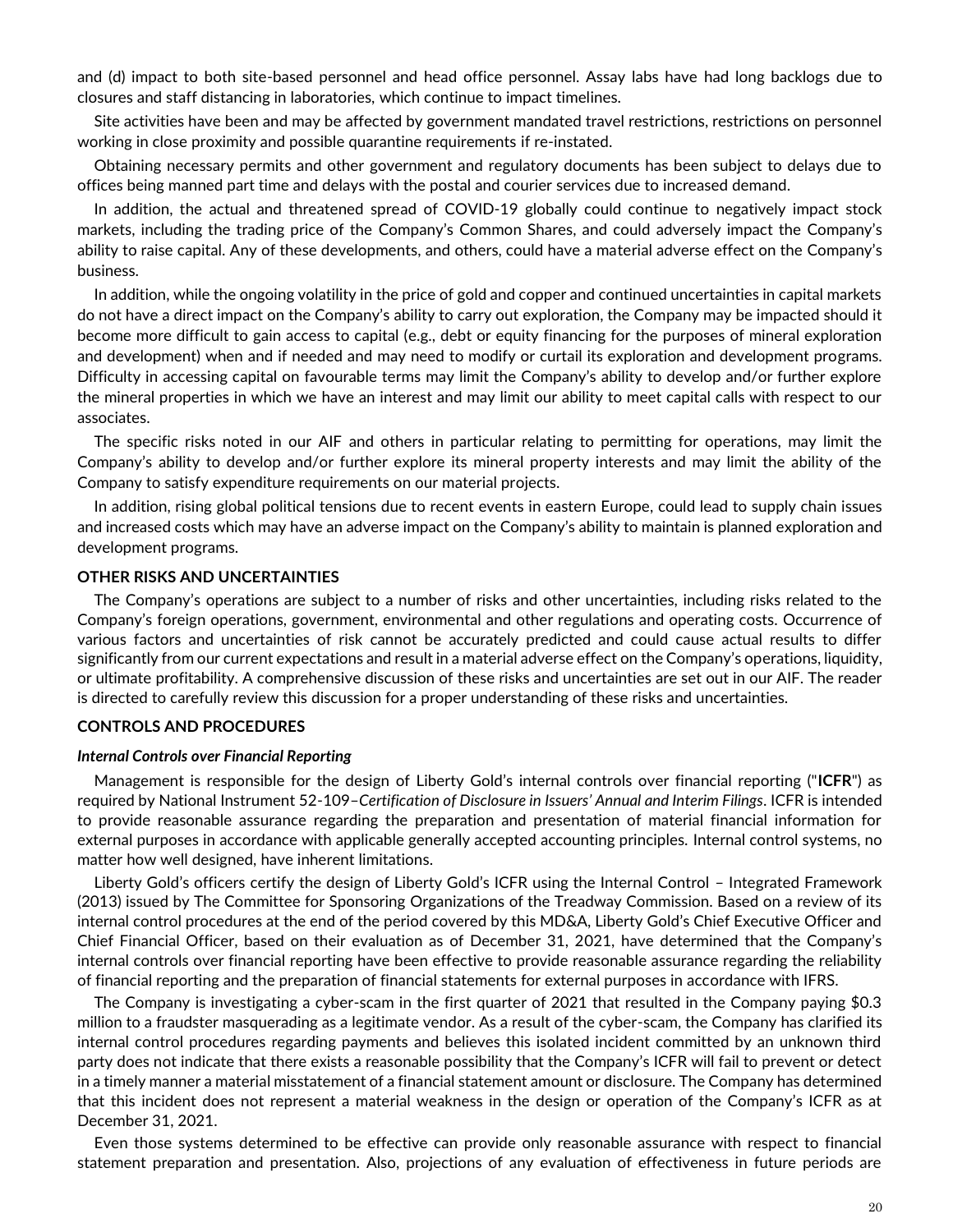subject to the risk that controls may become inadequate because of changes in conditions, or that the degree of compliance with the policies or procedures may deteriorate.

## *Disclosure Controls and Procedures*

Disclosure controls and processes have been designed to ensure that information required to be disclosed by Liberty Gold is compiled and reported to management as appropriate to allow timely decisions regarding required disclosure. Liberty Gold's Chief Executive Officer and Chief Financial Officer have concluded, based on their evaluation as of December 31, 2021, that the disclosure controls and procedures are effective in providing reasonable assurance that material information related to Liberty Gold is made known to them by employees and third-party consultants working for Liberty Gold and its subsidiaries.

While Liberty Gold's Chief Executive Officer and Chief Financial Officer believe that our disclosure controls and processes will provide a reasonable level of assurance and that they are effective, they do not expect that the disclosure controls and processes will prevent all errors and frauds. A control system, no matter how well conceived or operated, can provide only reasonable, not absolute, assurance that the objectives of the control system are met.

## **SUBSEQUENT EVENTS NOT OTHERWISE DESCRIBED HEREIN**

With the exception of activities described in this MD&A, there were no further subsequent events.

## **ADDITIONAL INFORMATION**

For further information regarding Liberty Gold, refer to Liberty Gold's AIF and other continuous disclosure filings with the Canadian securities regulatory authorities available under Liberty Gold's company profile on SEDAR at [www.sedar.com.](http://www.sedar.com/)

## **APPROVAL**

The Audit Committee of the Board has approved the disclosure contained in this MD&A. A copy of this MD&A will be provided to anyone who requests it of us and will be posted to our website at [www.Libertygold.ca.](http://www.pilotgold.com/)

*(signed) "Cal Everett" (signed) "Joanna Bailey"*  Cal Everett Joanna Bailey March 25, 2021

President and Chief Executive Officer Chief Financial Officer and Corporate Secretary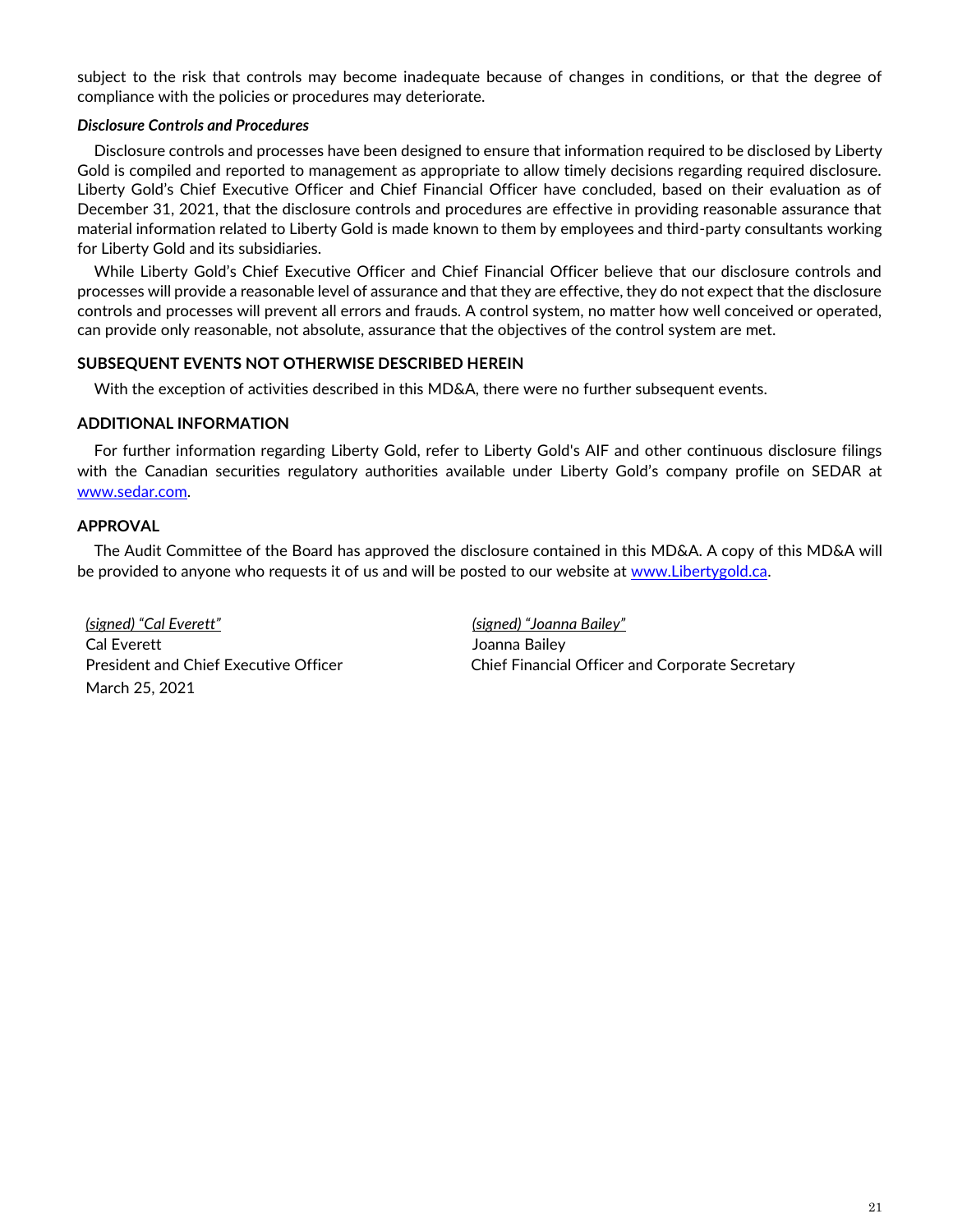## **SCIENTIFIC AND TECHNICAL DISCLOSURE**

The written disclosure of technical information in the MD&A has been approved by Moira Smith, Ph.D., P.Geo., Liberty Gold Vice-President Exploration and Geoscience, and a Qualified Person ("**QP**") for the purposes of NI 43-101. Dr. Smith reviewed and validated that the scientific or technical information contained in this MD&A is consistent with that provided by the QPs responsible for the NI 43-101 Technical Reports for the respective projects and has verified the technical data disclosed in this document relating to those projects in which the Company holds an interest. Dr. Smith has consented to the inclusion of the Technical Information in the form and context in which it appears in this MD&A. Dr. Smith has verified that the historic data herein, including the results of drilling, sampling, and assaying by previous operators, is reliable. Historic data largely predate the introduction of NI 43-101 and modern quality assurance and quality control protocols and therefore there are limitations on the level of verification that can be achieved.

Unless otherwise indicated, Liberty Gold has prepared the technical information in this MD&A ("**Technical Information**") based on information contained in the following technical reports:

- "*Updated Technical Report and Resource Estimate for the Black Pine Gold Project, Cassia County, Idaho, USA*", effective June 20, 2021, and signed August 18, 2021, prepared by Michael Gustin, P. Geo., of MDA, a division of RESPEC, based in Reno, Nevada; Gary L. Simmons of GL Simmons Consulting LLC of Larkspur, Colorado, both independent Qualified Persons under National Instrument 43-101; and Moira Smith of Liberty Gold Corp.
- "*Preliminary Economic Assessment and Independent Technical Report for the Goldstrike Project, Washington County, Utah USA*", effective February 8, 2018, and dated July 16, 2018, co-authored by Independent Qualified Persons Bob McCarthy, P.Eng. Valerie Sawyer, SME, David Rowe, CPG and Neil Winkelmann, FAusIMM of SRK Consulting (Canada) Inc.; Gary Simmons, MMSA of GL Simmons Consulting, LLC; James N. Gray, P.Geo. of Advantage Geoservices Ltd; George Lightwood, SME, Russell Browne, P.E. and Michael Bidart, P.E. of Golder Associates Inc.; and
- "*Updated Technical Report and Resource Estimate, TV Tower Exploration Property, Canakkale, Western Turkey*", effective February 9, 2021, and dated May 18, 2021, co-authored by Mehmet Ali Akbaba, P.Geo., Mustafa Atalay, MSc, P.Geo., Fatih Uysal, MSc, P.Geo. Of DAMA Mϋhendislik A.Ş.; James N. Gray, P. Geo. Of Advantage Geoservices Ltd., and Gary Simmons, BSc, Metallurgical Engineering, of G L Simmons Consulting LLC.;

and news releases (collectively the "**Disclosure Documents**", each prepared by or under the supervision of a QP) available under the Company's profile on SEDAR at [www.sedar.com.](http://www.sedar.com/) The Disclosure Documents are each intended to be read as a whole, and sections should not be read or relied upon out of context. The Technical Information is subject to the assumptions and qualifications contained in the Disclosure Documents. Readers are encouraged to review the full text of the Disclosure Documents qualifying the Technical Information. Readers are advised that mineral resources that are not mineral reserves do not have demonstrated economic viability.

Mineral resource estimates are only estimates and no assurance can be given that any particular level of recovery of minerals will be realized or that an identified resource will ever qualify as a commercially mineable or viable deposit which can be legally and economically exploited. In addition, the grade of mineralization ultimately mined may differ from that which is indicated by drilling results, and the difference may be material. Furthermore, readers are cautioned that the Goldstrike PEA is preliminary in nature and include inferred mineral resources that are considered too speculative geologically to have the economic considerations applied to them that would enable them to be categorized as mineral reserves, and there is no certainty that the Goldstrike PEA will be realized. Further studies, including engineering and economics, are required (typically as a Pre-Feasibility Study) with regards to infrastructure and operational methodologies. Additional disclosure and cautionary notes relating to the Goldstrike PEA are summarized in the AIF.

#### *Cautionary Notes Regarding Forward-Looking Statements*

This MD&A, contains "forward-looking information" and "forward-looking statements" within the meaning of applicable securities laws, including statements or information concerning, future financial or operating performance of Liberty Gold and its business, operations, properties and condition; the potential quantity, recoverability and/or grade of minerals, the potential size of a mineralized zone or potential expansion of mineralization, proposed exploration and development of Liberty Gold's exploration property interests, the results of mineral resource estimates and timing of PEAs and the Company's anticipated expenditures.

Forward-looking statements and forward-looking information is often, but not always, identified by the use of words such as "plans", "expects", "is expected", "budget", "scheduled", "estimates", "forecasts", "intends", "anticipates", "will", "projects", or "believes" or variations (including negative variations) of such words and phrases, or statements that certain actions, events, results or conditions "may", "could", "would", "might" or "will" be taken, occur or be achieved. Forward-looking statements and forward-looking information are not guarantees of future performance and are based upon a number of estimates and assumptions of management at the date the statements are made including among other things, the receipt of the staged payments under the Kinsley Transaction and the Baxter Spring Agreement, as well as the Halilağa Staged Payments, assumptions about future prices of gold, copper, silver, and other metal prices, changes in the worldwide price of other commodities such as coal, fuel and electricity, fluctuations in resource prices, currency exchange rates and interest rates,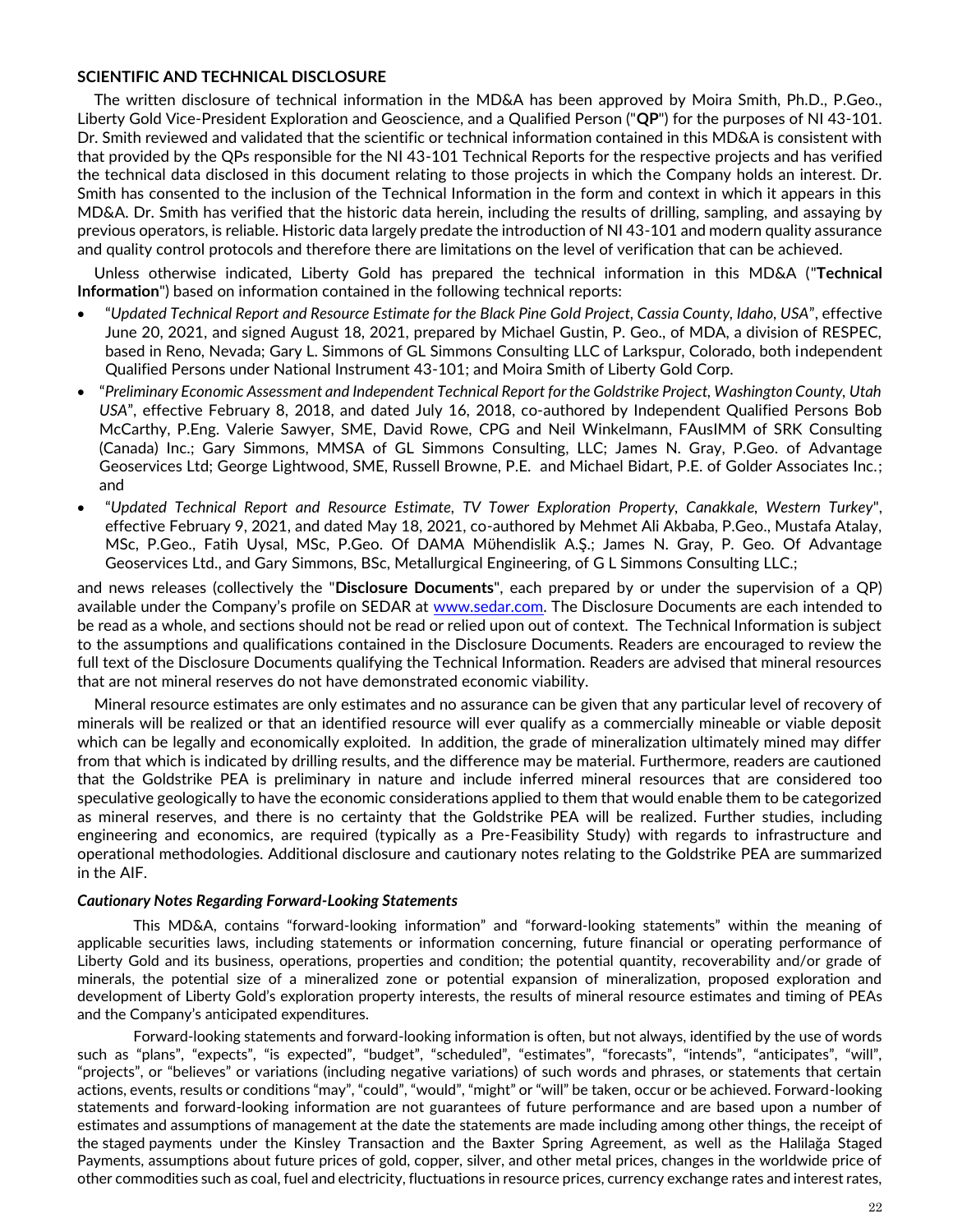favourable operating conditions, political stability, obtaining governmental approvals and financing on time; future issuances of Common Shares and Warrants; obtaining renewals for existing licences and permits and obtaining required licences and permits, labour stability, stability in market conditions, availability of equipment, timing of the publication of any resources, accuracy of any mineral resources or PEAs; the timing and likelihood of deployment of additional drill rigs to our projects, proposed additional metallurgical testing, the timing and amount of estimated future production, illustrative costs of production and mine life of the various mineral projects of Liberty Gold, successful resolution of disputes (if any) and anticipated costs and expenditures, the interpretation and actual results of historical production at certain of our exploration properties, as well as specific historic data associated with and drill results from those properties, and the reliance on technical information provided by our joint venture partners or other third-parties; the timing and amount of estimated capital, operating and exploration expenditures, costs and timing of the development of new deposits and of future exploration, acquisition and development activities, estimated exploration budgets and timing of expenditures and community relations activities; satisfaction of expenditure obligations under any agreements to which the Company is a party, government regulation of mining operations, environmental risks and reclamation expenses, title disputes, the ability to maintain or convert the underlying licences for TV Tower in accordance with the requirements of applicable mining laws in Turkey; government regulation of exploration and mining operations, and the application thereof in accordance with the rule of law, including any restrictions due to the recent pandemic of the novel coronavirus (COVID-19); the timing and possible outcome of regulatory and permitting matters; successful resolution of any challenges to any environmental impact assessments that might arise in the future, the impact of archaeological, cultural or environmental studies within the property areas, anticipated costs and expenditures and our ability to achieve our goals. While we consider these assumptions to be reasonable, the assumptions are inherently subject to significant business, social, economic, political, regulatory, competitive and other risks and uncertainties, contingencies and other factors that could cause actual performance, achievements, actions, events, results or conditions to be materially different from those projected in the forward-looking statements and forward-looking information. Many assumptions are based on factors and events that are not within the control of Liberty Gold and there is no assurance they will prove to be correct.

Statements relating to mineral reserves and resources are deemed to be forward looking statements, as they involve the implied assessment, based on certain estimates and assumptions, that the mineral reserves and resources described exist in the quantities predicted or estimated and may be profitably produced in the future. Estimated values of future net revenue do not represent fair market value. There is no certainty that it will be commercially viable to produce any portion of the resources.

Forward-looking statements and forward-looking information involve known and unknown risks, uncertainties and other factors which may cause the actual results, performance or achievements of the Company to be materially different from any future results, performance or achievements expressed or implied by such forward-looking statements or forwardlooking information. Such factors include, among others: general business, economic, competitive, political, regulatory and social uncertainties, including those relating to internal political or military unrest and due to the recent pandemic of the novel coronavirus (COVID-19); fluctuations in and the future price of gold, copper, silver and other metal prices; disruptions or changes in the credit or securities markets and market fluctuations in prices for Liberty Gold's securities; the timely receipt of regulatory approvals; potential dilution of Common Share voting power or earnings per share as a result of the exercise of Options, RSUs, DSUs, or Warrants, future financings or future acquisitions financed by the issuance of equity; discrepancies between actual and estimated mineral reserves and resources; changes in project parameters as plans continue to be refined; changes in labour costs or other costs of production; possible variations of mineral grade or recovery rates; failure of plant, equipment or processes to operate as anticipated; accidents, labour disputes and other risks of the mining industry, including but not limited to environmental risks and hazards, flooding, rock bursts and other acts of God or natural disasters or unfavourable operating conditions and losses; political instability, hostilities, military coups or attempts thereof, insurrection or acts of war or terrorism; expropriation of property without fair compensation; adverse determination or rulings by governmental authorities; adverse actions by governmental authorities; changes in policy relating to the extractive industries or in the personnel administering them; the speculative nature of mineral exploration and development, including the risk of diminishing quantities or grades of mineralization; Liberty Gold's ability to renew existing licences and permits or obtain required licences and permits; changes in government legislation and regulation including pursuant to the *Canadian Extractive Sector Transparency Measures Act (Canada)*; requirements for future funding to satisfy contractual obligations and additional capital needs generally; uncertainties associated with minority interests and joint venture operations; risks arising from having the majority of the Company's operations occur in foreign jurisdictions, those associated with the Company's indemnified liabilities and the potential for increased infrastructure and/or operating costs or reclamation costs; the risks involved in the exploration, development and mining business generally; and the factors discussed in the section entitled "*Risk Factors*" in the AIF. Although we have attempted to identify important factors that could cause actual performance, achievements, actions, events, results or conditions to differ materially from those described in forward looking statements or forward-looking information, there may be other factors that cause performance, achievements, actions, events, results or conditions to differ from those anticipated, estimated or intended.

Forward-looking statements and forward-looking information contained herein are made as of the date of this MD&A and we disclaim any obligation to update or revise any forward-looking statements or forward-looking information, whether as a result of new information, future events or results or otherwise, except as required by applicable law. There can be no assurance that forward-looking statements or forward-looking information will prove to be accurate, as actual results and future events could differ materially from those anticipated in such statements. Accordingly, readers should not place undue reliance on forward-looking statements or forward-looking information.